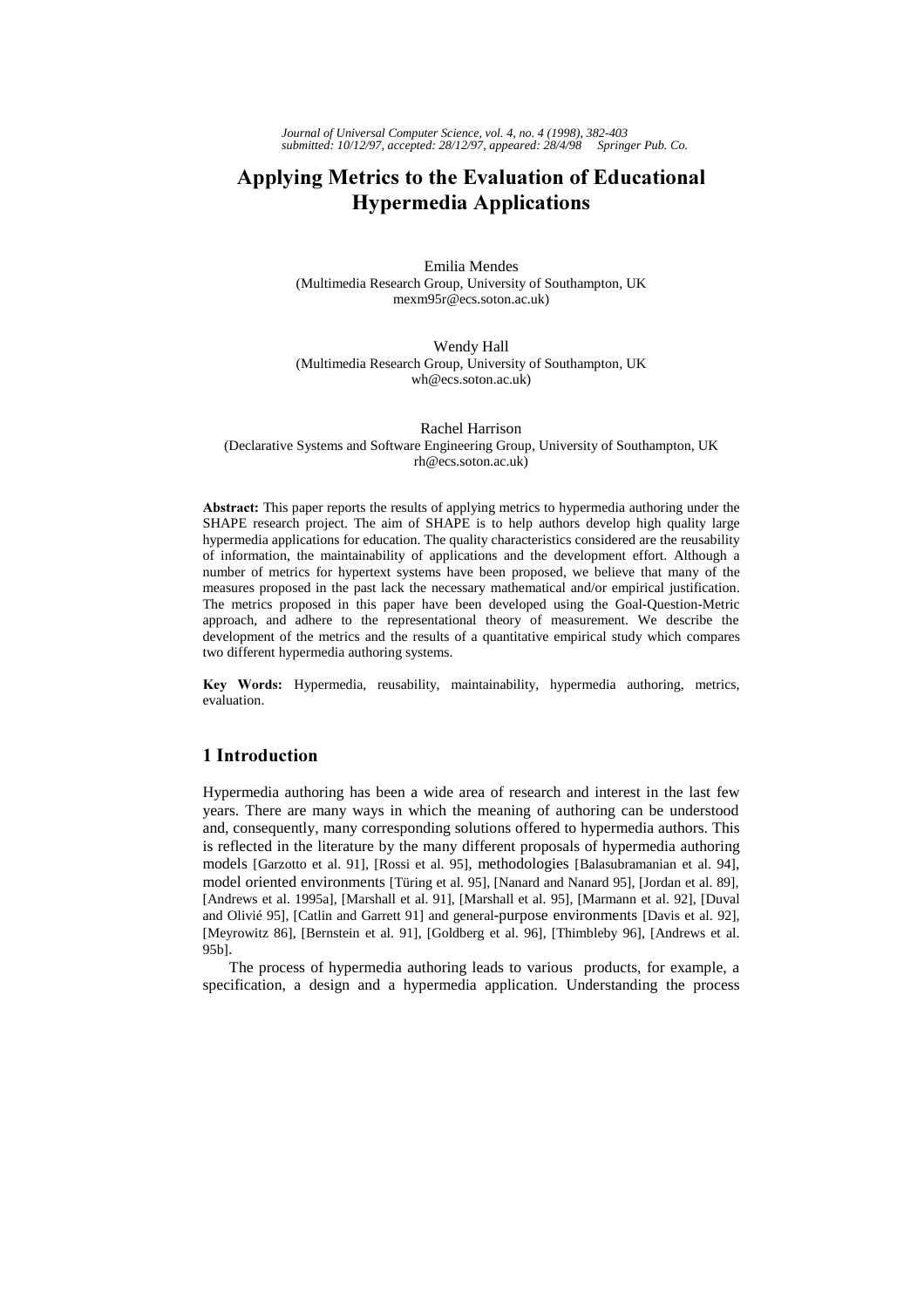contributes to its control and improvement, and one way of doing that is using measurement.

Measurement can be used to [Basili et al. 94]:

- i) Support project planning.
- ii) Determine the strengths and weaknesses of the current processes and products.
- iii) Provide a rationale for adopting/refining techniques.
- iv) Evaluate the quality of specific processes and products.
- v) Assess the progress of a project during its course.
- vi) Take corrective action based on this assessment.
- vii) Evaluate the impact of such action.

Although the application of metrics to hypermedia has already stimulated considerable interest [Botafogo et al. 92], [Rivlin et al. 94], [Garzotto et al. 94], [Garzotto et al. 95], [Hatzimanikatis et al. 95], [Yamada et al. 95], they have been developed in an adhoc fashion, expressing measures in an ambiguous manner and thereby limiting their application. For example, there are many different decisions that have to be made when defining a usability measure or maintainability measure. These decisions have to be made with respect to the goal of the measure and by defining an empirical model based on a hypotheses. Unfortunately, many measures proposed in the literature do not have the motivation behind these decisions documented, making it difficult to understand the underlying assumptions of the measure.

This paper presents the metrics developed so far under the SHAPE research project. In Section 1, we give an overview of the research project SHAPE and the first empirical study within it. In Section 2, we give a brief overview of hypermedia metrics proposed in the literature, followed by, in Section 3, the definition of our metrics. Section 4 explains our first evaluation of the metrics proposed, and in Section 5 we present the results. Finally, in Section 6 we give our conclusions and comments on future work.

# 2 The SHAPE Project

Southampton Hypermedia Authoring Paradigm for Education (SHAPE) [Mendes and Hall 97a], [Mendes and Hall 97b] is a research project being carried out at the University of Southampton. The aim of SHAPE is to help authors in the development of high quality large hypermedia applications for education. The quality characteristics considered are reusability of information, maintainability of applications, and development effort.

### 2.1 The First Empirical Study within SHAPE

Our first idea towards SHAPE was to create a hypermedia authoring methodology to be used with Microcosm [Davis et al. 92]. Consequently, apart from a literature review, we conducted an empirical study [Mendes and Hall 97a], [Mendes and Hall 97b] aimed at analyzing the cognitive processes involved in the authoring of hypermedia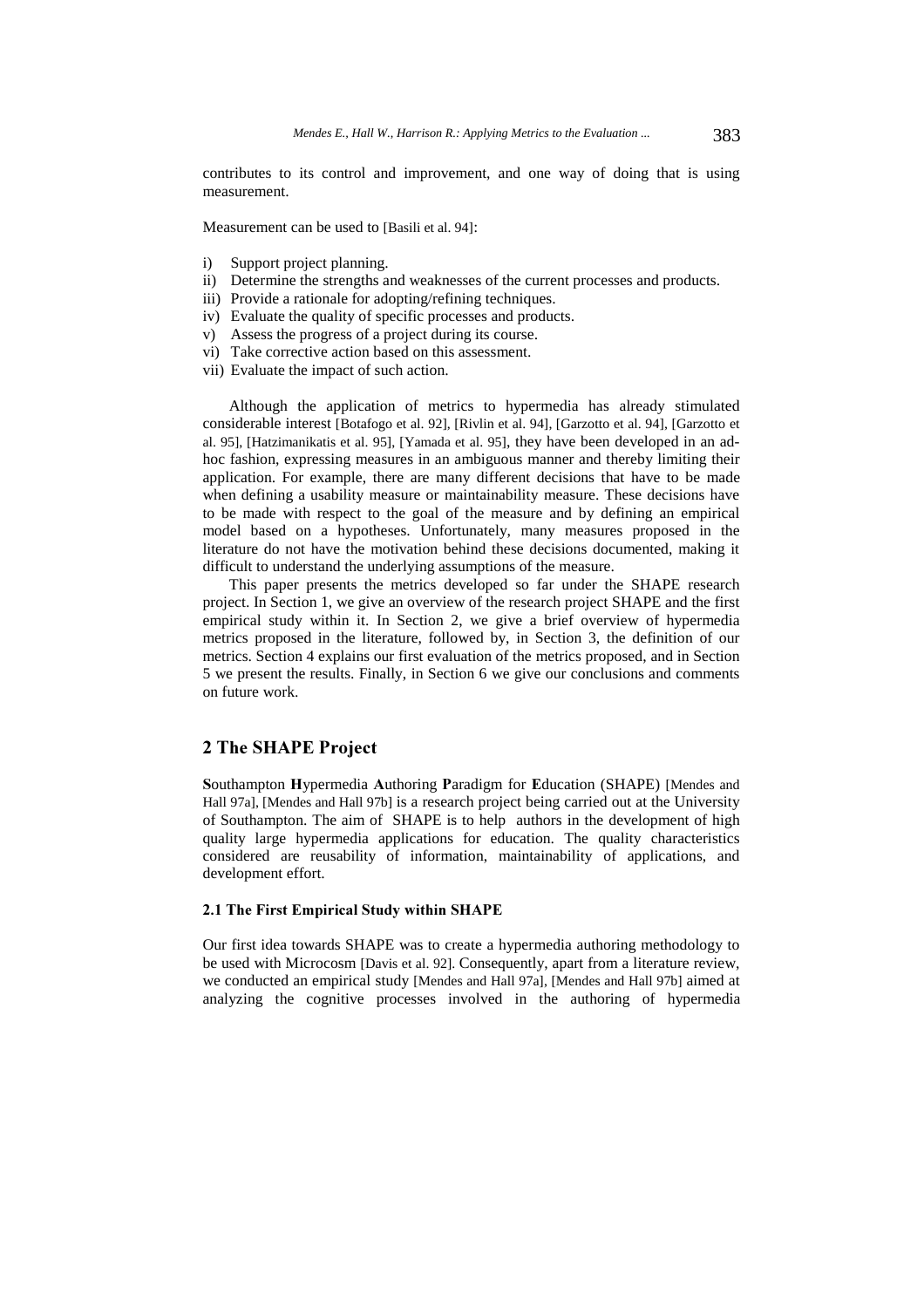applications for education. The empirical study was carried out using interviews, and the participants were either researchers or lecturers involved in the authoring of hypermedia applications for education: thirteen people volunteered. The main conclusions of the empirical study were:

# 2.1.1 In relation to a general methodology

We could not identify any general methodology, but the top-down approach was widely used as a way of planning, organizing thoughts and structuring knowledge. Links were not considered essential when structuring the knowledge domain. Authors planned the knowledge structure beforehand rather than considering links in order to know how to structure the information.

The authors in our study do not think that there was a common way of structuring all the domains. This reinforces our conclusion that one single hypermedia authoring methodology is not what hypermedia authors need.

Our study led us to deduce that authors' cognitive writing processes remain the same when considering hypermedia authorship. They do not seem to need to know what they are going to link before structuring their knowledge: they prepare the overall structure first and only as a second stage plan the links. So, what is necessary to complement this process is a rhetoric of links, rather than a general rhetoric, as discussed by Landow [Landow 87].

The authors answered that the development of a hypermedia application can be divided into different phases and amongst groups of authors, as long as they interact among themselves. The phases considered were interface design, structural knowledge design, and authoring of the contents of the nodes. This gives some insight into co-operative authoring and what kind of activities different groups could be involved in to develop an application co-operatively.

### 2.1.2 In relation to the type of use

All the authors in the study used hypermedia applications as a complement to their classes, which means that they see technology as an aid to the lecturer rather than as a substitute. The instructional approach mostly used was problem-solving which reflects the teaching methodology of the volunteer authors in our study.

#### 2.1.3 In relation to hypermedia design

Cognitive maps, contextual links, and typed links are important for knowledge structuring and for conveying local as well as global coherence to learners. This implies that authors should seek to make the knowledge as explicit as possible in order to give both coherence and context to the learners. Text was the resource mostly used for conveying information to learners, followed by images. If text is still widely and heavily used all the research that already exists about good writing can be immediately applied.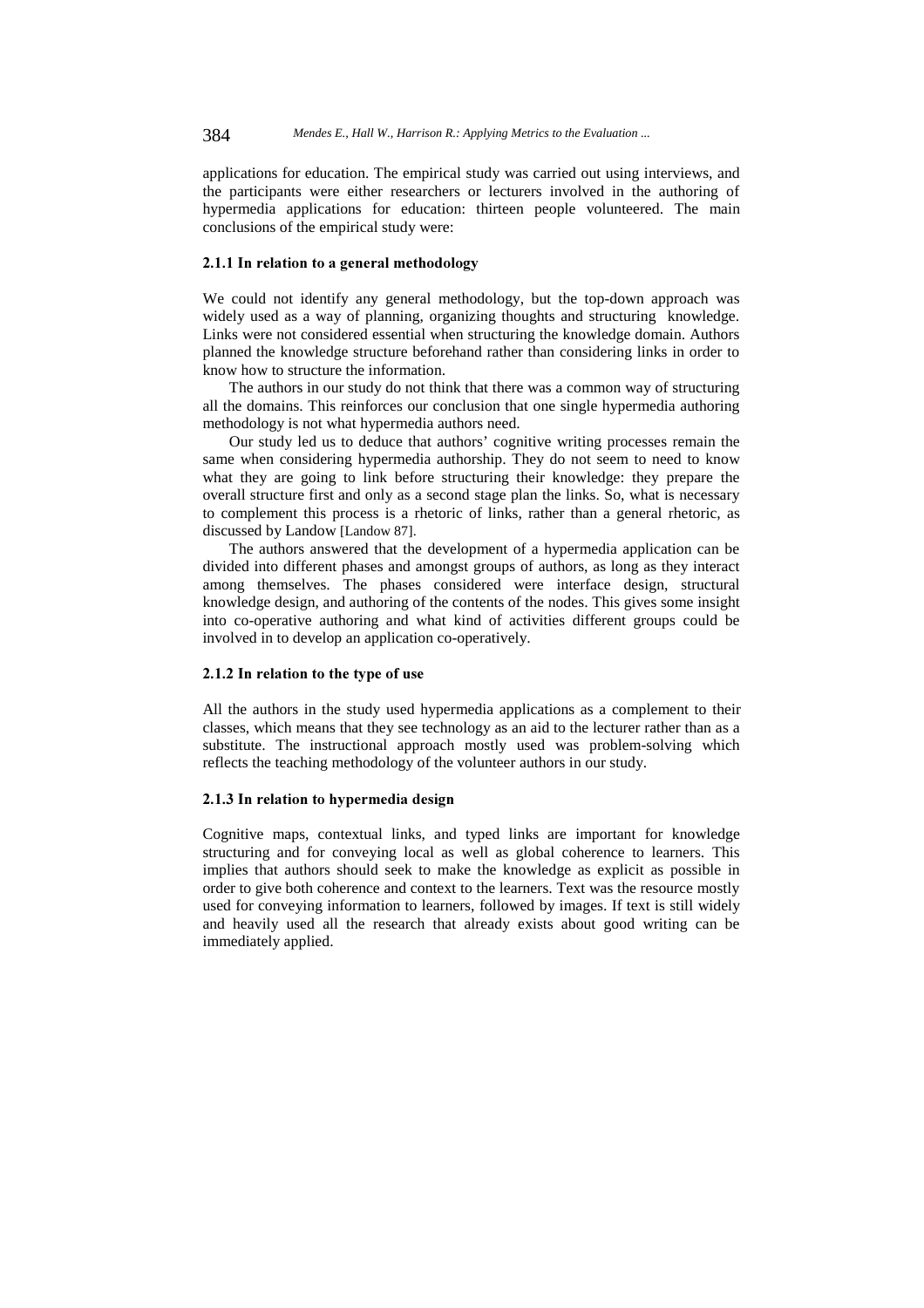#### 2.2 Re-thinking SHAPE after the Empirical Study

According to Thüring every hypermedia application can be developed within one of the following scenarios [Thüring 94], [Schuler and Thüring 94]:

- 1) Turning text into hypertext. All the material is already available in a prestructured format: for example, as electronic documents, lecture notes, in a book, as a manual, etc.
- 2) Synthesizing hypertext from heterogeneous sources. All or nearly all of the material is available but does not form a coherent entity: for example, different books, articles, and video clips that have to be aggregated into a hypermedia application.
- 3) Designing from scratch. None or only very few materials are available. The designer has to create most of the content as well as build a complete new structure on her/his own.
- 4) Re-engineering an application. There is already a hypermedia application which has to be updated or thoroughly revised.

The applications considered in the empirical study were examples of scenarios 1,2, and 3. From the results of that study it seems that, at least for those three scenarios, there is little point in trying to improve the authoring of hypermedia applications for education by proposing an authoring methodology. Authors do not seem to change their cognitive writing processes because they are using hypermedia, and they often have their own usually pre-determined way of organizing the application's structure.

But, whatever the scenario, there are four important issues that arise which can influence both the quality of the application and the quality of the development process:

- i) Development effort.
- ii) Reusability of information.
- iii) Maintainability of the application.
- iv) Contents.

In relation to the contents, which - in the case of hypermedia applications for education - reflects a particular theory of learning, there are two theoretical views that have particular relevance to the design and use of hypermedia applications: The Cognitive Flexibility Theory (CFT) [Jacobson and Spiro 95a], [Jacobson and Spiro 95b], [Spiro et al. 95] and the Situated Cognition Theory (SCT) [Jacobson et al. 96], [Jacobson and Archodidou 97]. They are both theories of learning and incorporate not only the planning principles, but they allow deep learning of complex domains and the transfer of knowledge to new situations. They have been tested by empirical evaluations and have had very positive results so far [Rana and Bieber 97], [Carvalho and Dias 97], [Jacobson 97], [Moreira 96].

As the CFT and SCT seem to be adequate in helping authors in the design of the contents for hypermedia applications for education, we decided to focus the SHAPE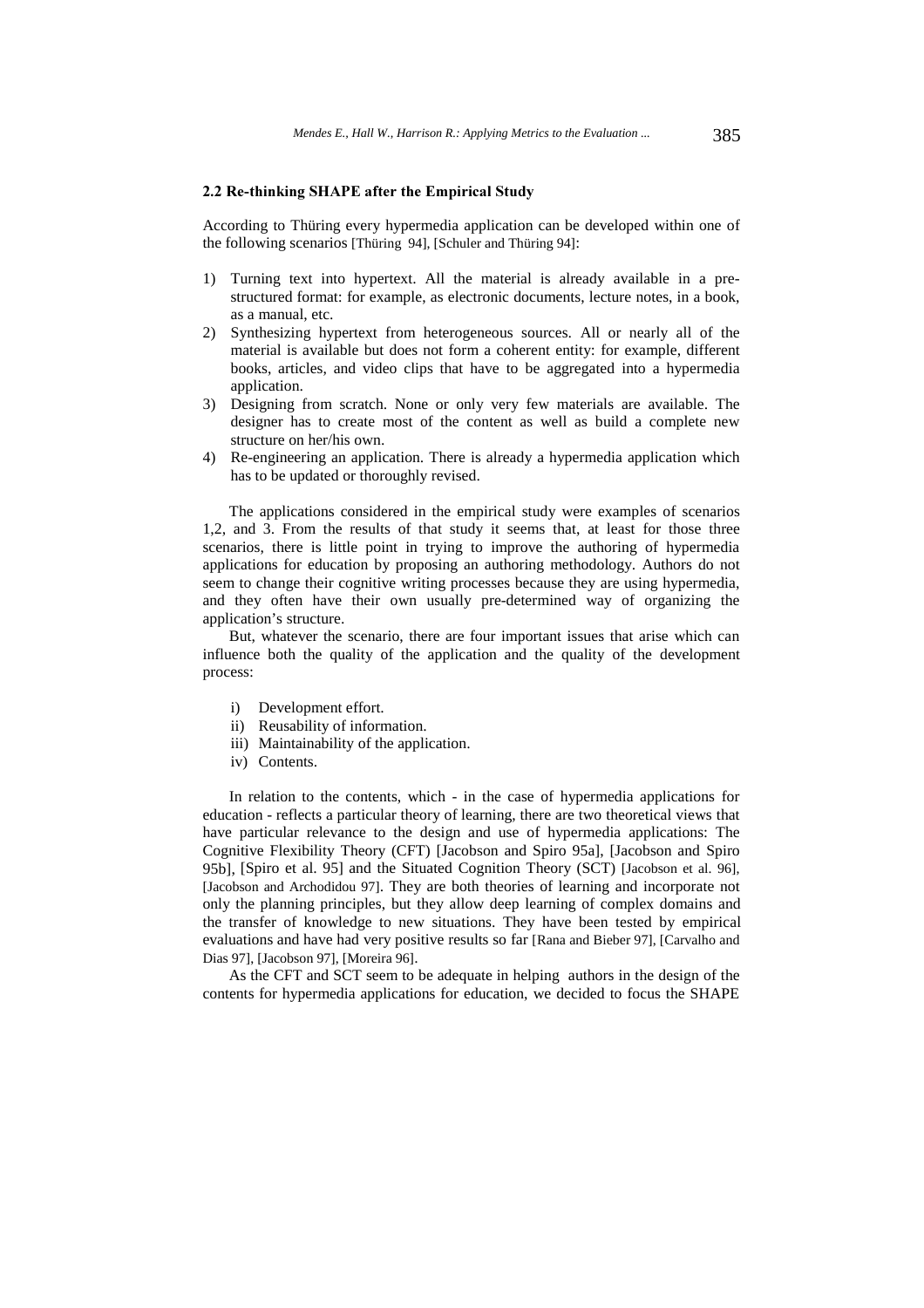project on the reusability of information, development effort, and maintainability of hypermedia applications. We believe that the results of SHAPE will be both a complement to the work being done with the CFT and SCT and a help to authors in the development of high quality large-scale hypermedia applications for education. The relationship between the three issues is shown in Figure 1.



level of reusability

Figure 1: Important Issues for High Quality Development

Our choice was to apply a scientific approach to hypermedia authoring for education. So, rather than defining improvements to be applied to Microcosm and later verifying if they are adequate, we have decided to use a more consistent and systematic approach, which is to develop metrics in order to measure how adequate Microcosm is for the maintainability of applications, information reuse in applications, and the level of development effort required.

As we had no baseline to compare our results with, we chose to compare Microcosm with the Web [Berners-Lee et al. 94]. The two systems propose different ways of representing and managing links, and this seems to have a big influence on authoring [Hill et al. 95]. Microcosm is an open environment, characterized by the separation of link structures from the information being linked [Hill et al. 95]. The WWW, on the other hand, provides a simple point-to-point linking model based upon embedded links.

# 3 Metrics in Hypermedia

The application of metrics to hypermedia has already stimulated considerable interest [Botafogo et al. 92], [Rivlin et al. 94], [Garzotto et al. 94], [Garzotto et al. 95], [Hatzimanikatis et al. 95], [Yamada et al. 95]. However, little corresponding empirical validation of these metrics has been published.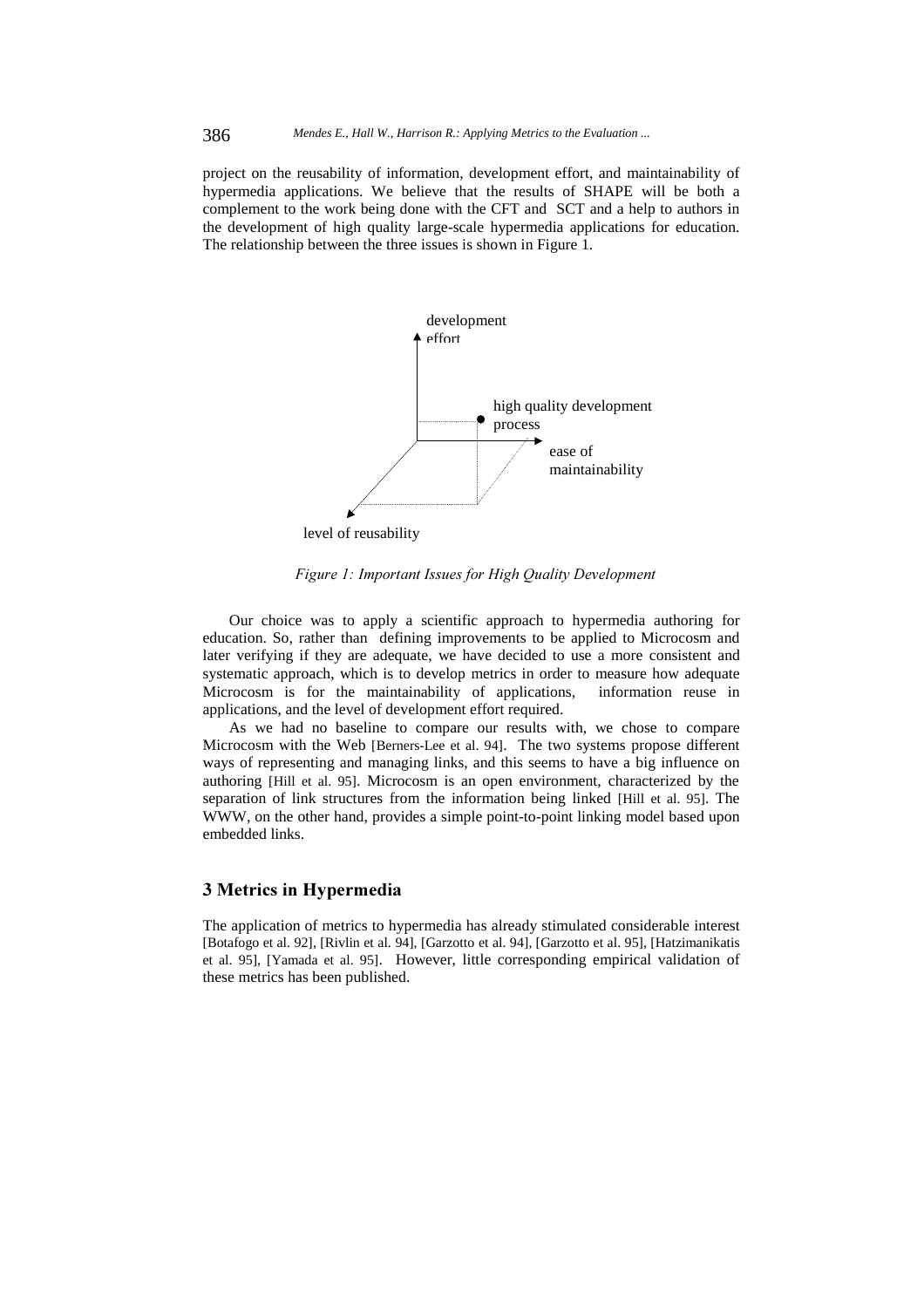Table 1 compares the four proposed hypertext metrics considering the four questions that should be asked when validating a measure [Briand et al. 97]:

- 1) Is the measure adequately capturing the attribute it purports to measure (i.e., construct validity)?
- 2) Is the attribute itself well-defined based on an explicit empirical model (i.e., empirical relational system) ?
- 3) Is there any empirical evidence supporting the underlying hypotheses of the empirical model?
- 4) Is the measure useful from a practical perspective?

'No' means that the characteristic has not been fulfilled by the proposal and 'Yes' means that it has been fulfilled.

|                  |     | Metrics | <b>Proposals</b>                                                           |        |
|------------------|-----|---------|----------------------------------------------------------------------------|--------|
| <b>Ouestions</b> | 921 | 941     | [Botafogo et al. [Garzotto et al. [Hatzimanikatis et [Yamada et<br>al. 951 | al. 95 |
|                  | Yes | No      | No                                                                         | Yes    |
| (2)              | No  | No      | No                                                                         | Yes    |
| (3)              | No  | No      | No                                                                         | Yes    |
| (4)              | Yes | Yes     | Yes                                                                        | Yes    |

#### Table 1: Comparison of the proposals

Garzotto at al. [Garzotto et al. 94], [Garzotto et al. 95] did not define internal attributes that could be measured in an empirical evaluation. They considered the involvement of end users to be unnecessary since they see their work as complementary to Human Computer Interface methods that evaluate quality factors (such as usability). A relevant point to consider is that without empirical evaluation there is no real data to prove the usefulness of the metrics proposed.

Yamada et al. [Yamada et al. 95] defined a set of metrics based on some assumptions concerning navigation and cognitive load. In order to validate their metrics, they developed three hypertext applications: two were card-type interfaces and the other one was scene-selection-type interface. They wanted to compare two different menu styles using those three applications, But they structured all the three applications using the same menu style. Consequently, the results obtained are not useful to test their hypothesis.

The metrics proposed by Botafogo et al. [Botafogo et al. 92], [Rivlin et al. 94] were neither based on an empirical model nor tested by empirical evaluation. Although they have already been mentioned in the literature [Adams and Jr 97], [Calvi and DeBra 97], their usefulness has not yet been evaluated. According to Calvi & DeBra [Calvi and DeBra 97] "while these methods are able to find link structures which are likely to be unusable, they cannot guarantee that link structures having all suggested values for different metrics will actually belong to highly usable hyperdocuments".

Hatzimanikatis et al. [Hatzimanikatis et al. 95] did not define any empirical relationships for their proposed metrics. They were not able to present precise limits or ranges for acceptable values of the metrics because they believed that acceptable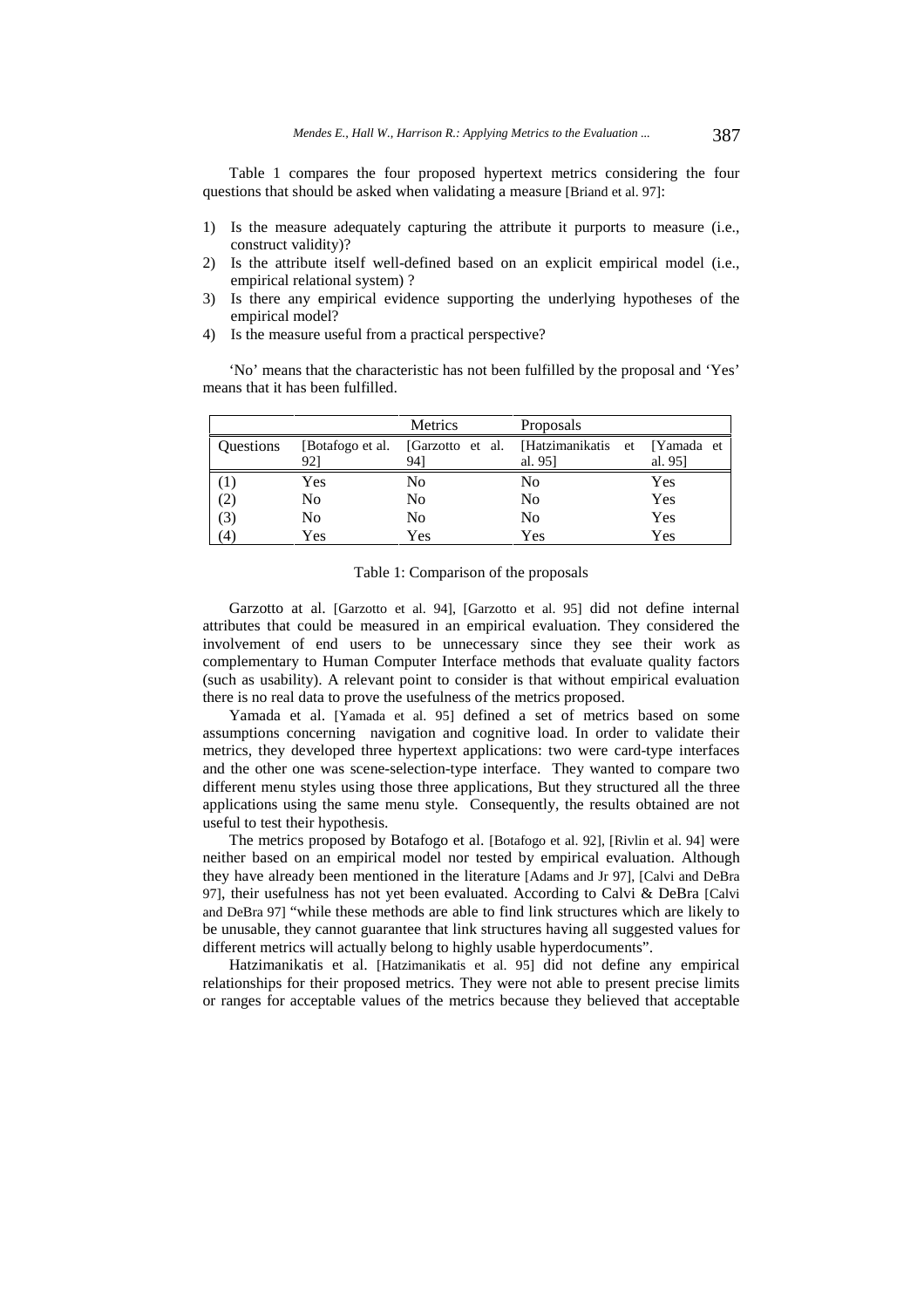values could vary according to the application, the authoring tools used and the production environment. Empirical evidence would help to provide baselines for these metrics.

# 4 Applying Metrics to SHAPE

The principles of the metrics we have developed [Mendes 97] are based on the goalbased framework for software measurement proposed by Fenton and Pfleeger [Fenton and Pfleeger 96], and on the guidelines from the DESMET project [Kitchenham 96], [Kitchenham 93]. Both have been extensively used in experiments in the software engineering field [Harrison et al. 95], [Daly 96], [Briand et al. 96], [Basili and Rombach 88], [MacDonell 91].

We have planned two evaluations for SHAPE. The first was a quantitative evaluation and the second is both quantitative and qualitative. In the next sub-section, we describe our metrics for the first evaluation.

# 4.1 Entities to be Examined

The conceptual framework proposed by Fenton and Pfleeger [Fenton and Pfleeger 96] can be applied to the diverse software-measurement activities that contribute to an organization's software practices. The practices can be not only the development and maintenance activities but also any experiments and case studies performed in order to investigate new techniques and tools. It is based on three principles:

- i) Classifying the entities to be examined.
- ii) Determining relevant measurement goals.
- iii) Identifying the level of maturity that an organization has reached.

The entities considered for our first evaluation were:

- i) Application.
- ii) Tool.
- iii) Maintenance.
- iv) Reuse.
- v) Authors.

To measure the Maintainability and Reusability of a hypermedia application, we proposed the following independent variables:

- i) Size of the application.
- ii) Connectivity.
- iii) Structure (topology).
- iv) Compactness [Botafogo et al. 92], [Vocht 94].
- v) Stratum [Botafogo et al. 92], [Vocht 94].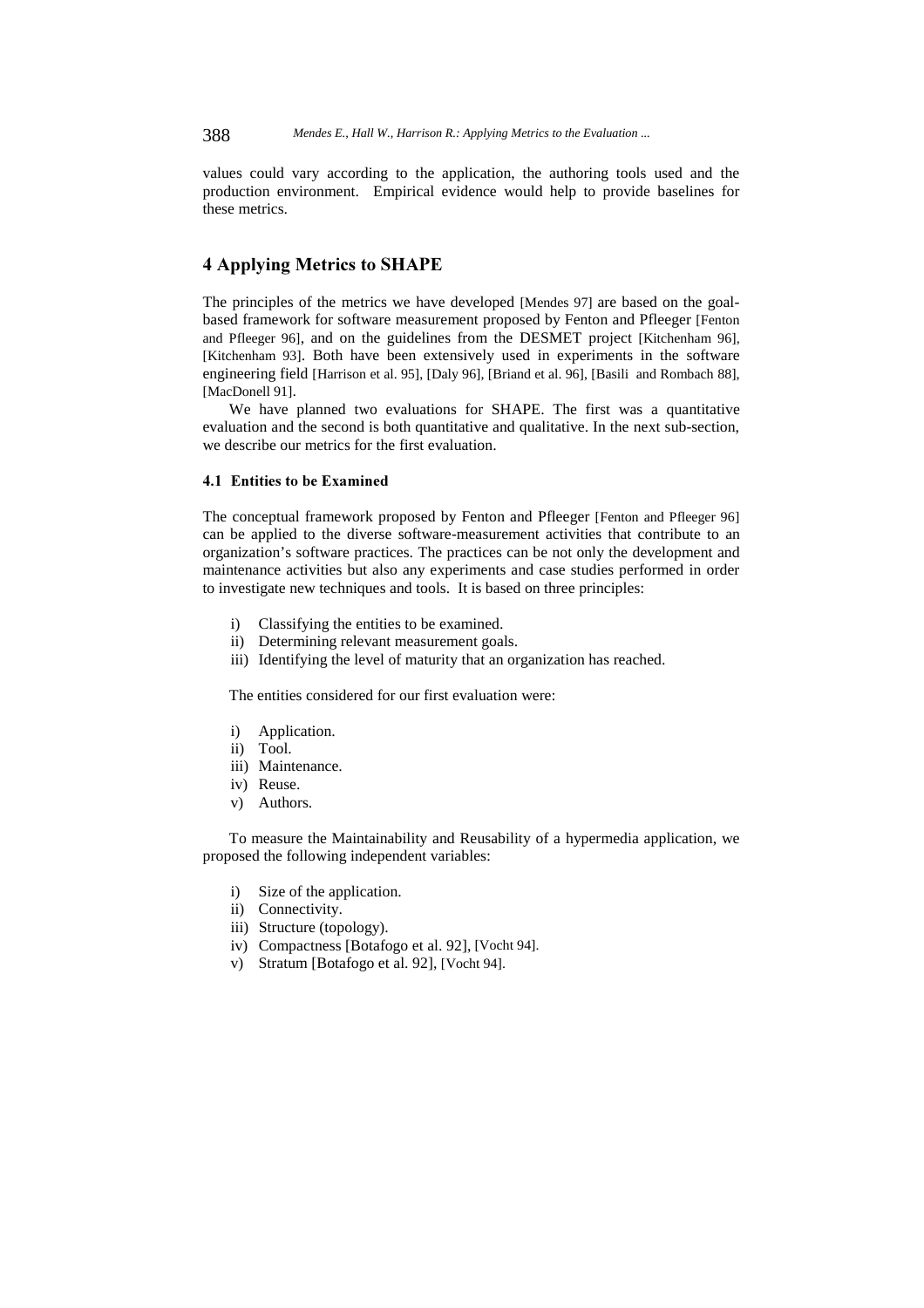Compactness indicates "the intrinsic connectedness of the hypertext" [20,54], and stratum reveals "to what degree the hypertext is organized so that some nodes must be read before the others" [Botafogo et al. 92], [Vocht 94].

To measure the entity Tool we proposed the following independent variables:

- i) Link representation.
- ii) Link type.
- iii) Highlighting of anchors.

Link Representation means whether the links are "embedded" within the document or not. The highlighting of anchors refers to whether or not the anchors are explicitly presented to the readers (using a different color, for example). Our hypothesis is that being able to see an anchor can influence both the maintenance and reuse of the corresponding link.

To measure the entity Author we proposed the independent variables:

- i) Role.
- ii) Experience.

To measure the entities Maintenance of the application and Reuse of information we used the following dependent variables:

- i) Time.
- ii) Difficulty.

#### **4.2 Relevant Measurement Goals**

The relevant measurement goals were determined using the Goal-Question-Metric (GQM) approach [Basili et al. 94], which is based upon the assumption that any measurement must be defined in a top-down fashion. The result of applying the GQM approach is a model that has three levels: i) The conceptual level - Goal; ii) The operational level - Question; and iii) The quantitative level - Metric. The goal is refined into several questions and each question is then refined into metrics, either objective or subjective. Shape's corresponding GQM is presented below:

Goal: To evaluate the quality of the hypermedia application, from the authors' viewpoint

Question: What is the quality of the hypermedia application?

Metrics: Maintainability, reusability

Goal: To improve the maintenance of hypermedia applications and the reuse of information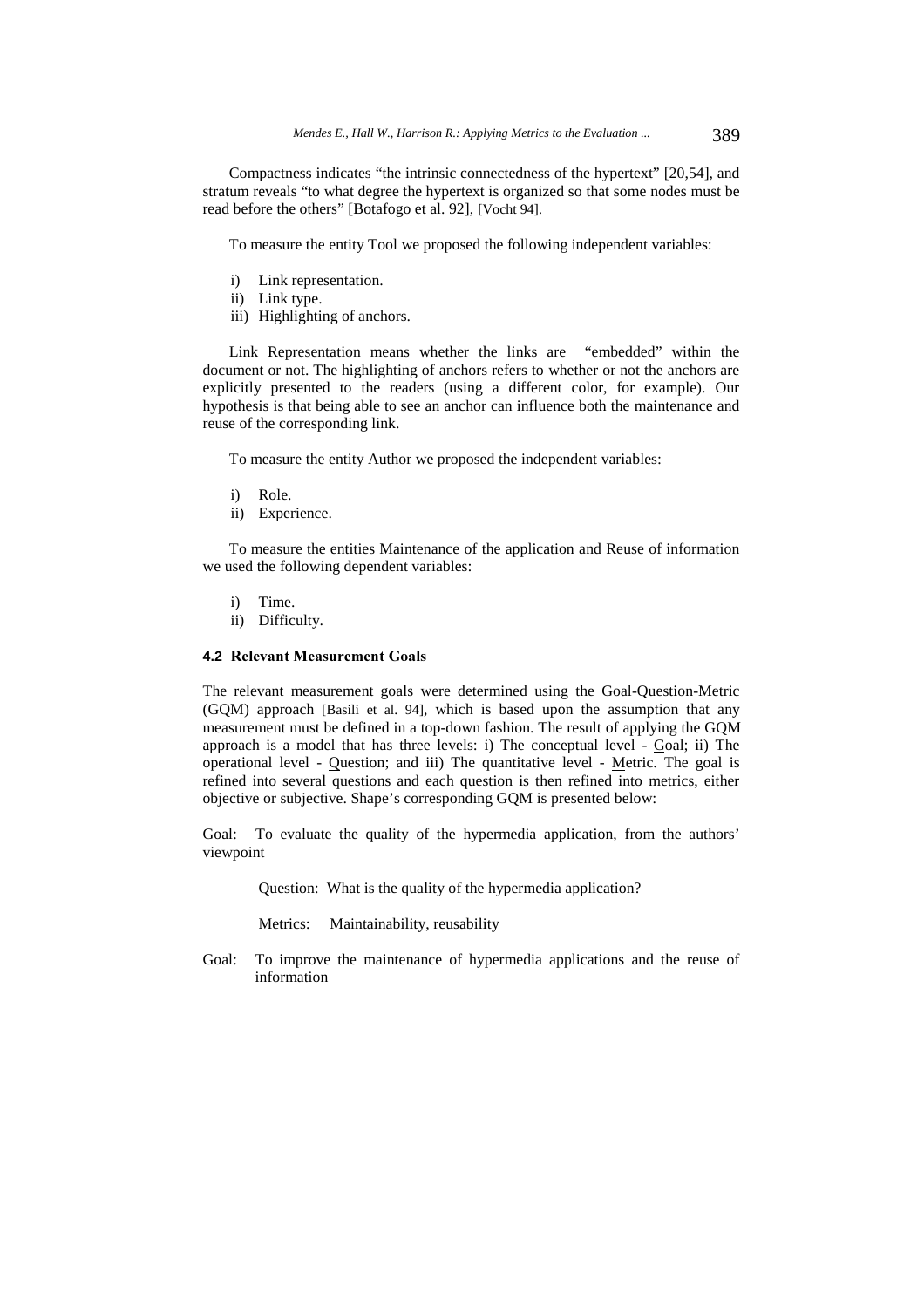390 *Mendes E., Hall W., Harrison R.: Applying Metrics to the Evaluation ...*

Question: What is the influence of the tool on the maintainability/ reusability?

Metrics: Highlighting of Anchors, representation of links, type of links

Question: What is the influence of the application on the maintainability/ reusability?

Metrics: Size of the application, connectivity, structure of the application, compactness, stratum

Question: What is the influence of the author on the maintainability/reusability?

Metrics: Role, experience

#### 4.3 The Maturity Level

The level of maturity within the hypermedia application development community that is considered for SHAPE is either level 1 or 2. Level 1 typically means that an organization does not provide a stable environment for developing and maintaining software. Level 2 means that there are policies for managing a software project and procedures to implement those policies are established.

# 5 The First Evaluation of Metrics within SHAPE

### 5.1 The Design

For the first evaluation the stated hypothesis was:

H1- Microcosm applications are more maintainable and their information more reusable than applications built using a standard WWW environment.

Using the data collected we also wanted to evaluate if :

- i) The use of a link service allows both a better maintainability of applications and reusability of information than embedded ones.
- ii) Generic links allow a better maintainability and reusability of information than the equivalent set of point-to-point links.

In the Microcosm model, a link associates a particular source selection with its destination and can be specific (point-to-point), local or generic. A local link can be followed from any occurrence of the source selection in a particular document [Davis et al. 92]. In the standard implementation of Microcosm local link anchors are not highlighted. A generic link can be followed from any occurrence of that source selection in any document [Davis et al. 92]. In the standard implementation of Microcosm they are also not highlighted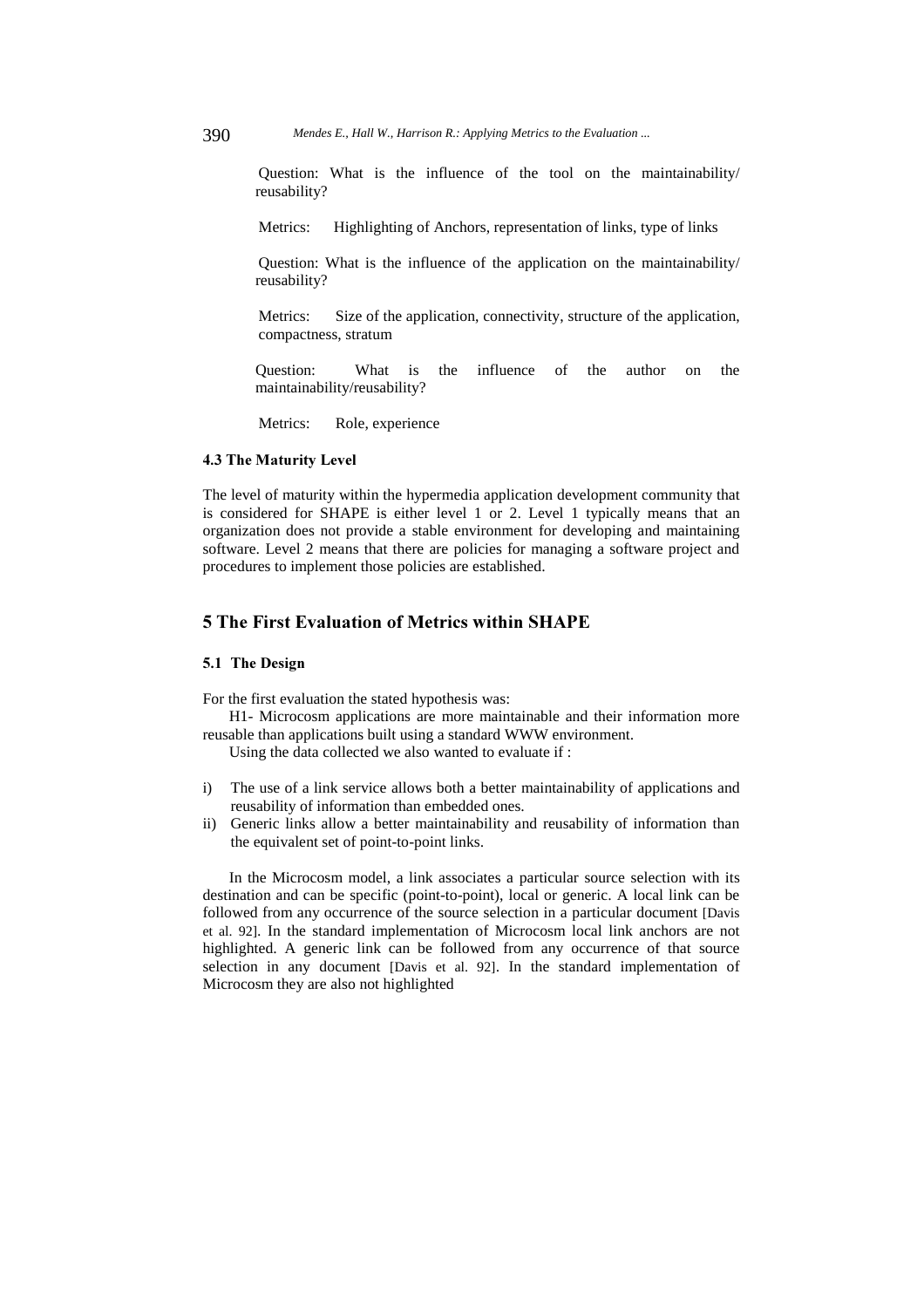#### 5.2 The Method

The survey involved the use of questionnaires completed by either Microcosm or Web authors.

A survey approach was chosen because it offers the following advantages [Kitchenham 96]: i) reaches many users; ii) makes use of existing experience; iii) makes use of standard statistical analysis techniques; and iv) confirms that an effect generalizes to many projects/organizations.

Both questionnaires had three sections: reusability, maintainability, and experience. Our understanding of reusability and maintainability is presented in the next sub-sections.

### 5.3 Reusability applied to SHAPE

Reuse is "the use of everything associated with a software project including knowledge" [Basili and Rombach 88], and reusability is the "degree to which a thing can be reused" [Frakes and Terry 95]. Reusability metrics indicate "the likelihood that an artifact is reusable" [Frakes and Terry 96].

We prepared the questionnaire considering four different, but complementary, classifications for reusability/reuse. These classifications represent the work done by Ruben Prieto-Diaz [Prieto-Díaz 93], Frakes & Terry [Frakes and Terry 95], [Frakes and Terry 96], Bieman & Karunanithi [Karunanithi and Bieman 93]and [Garzotto et al. 96].

We adapted the four classifications mentioned above and the resultant classification is presented in Table 2. This classification represents what it is important to consider for SHAPE, concerning reusability.

| <b>Facets of Reuse</b> | Type chosen            |
|------------------------|------------------------|
| Perspective            | Server                 |
| Development Scope      | Private, Public        |
| Implementation         | by value, by reference |
| <b>Reused Entity</b>   | document, link         |
| Domain Scope           | vertical               |
| Modification           | white-box, black-box   |
| Management             | ad hoc                 |

Table 2: Classification of reusability applied to SHAPE

The server perspective is similar to a software library or a particular software library component [Karunanithi and Bieman 93]. We chose this perspective since our scenario considers that the hypermedia application or any of its components (the server) will be reused by other applications (the clients).

Our scope of reuse is vertical. Vertical reuse is the reuse of software within the same domain or application area, and its goal is to derive generic models for families of systems that can be used as standard templates for assembling new systems.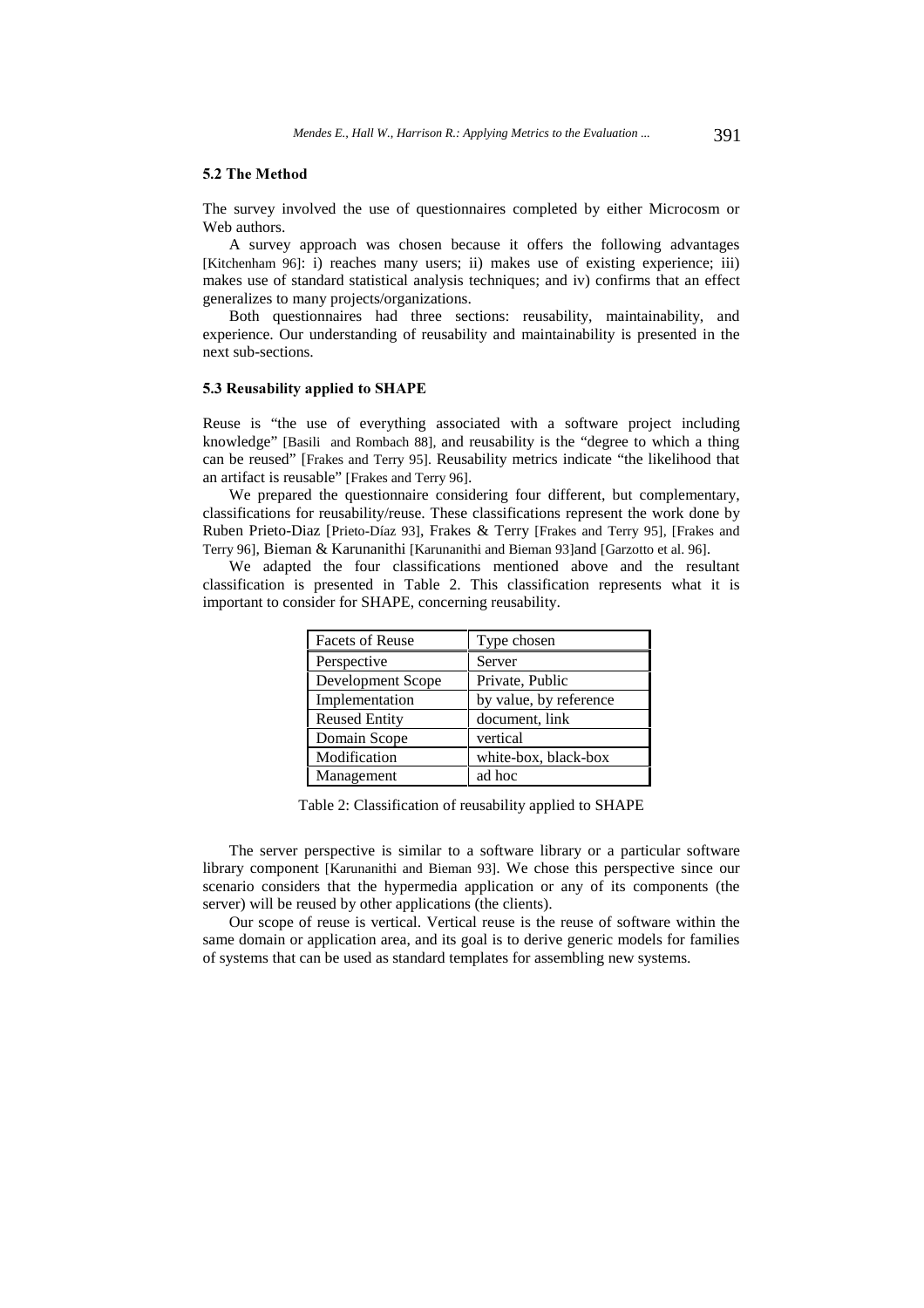### 5.4 Maintainability applied to SHAPE

For SHAPE we are considering the definition and classification of maintainability as it is presented in the ISO/IEC 9126. Maintainability is defined as "a set of attributes that bear on the effort needed to make specified modifications" [ISO/IEC 91]. Its subcharacteristics are:

- 1) Analyzability: attributes of software that bear on the effort needed for diagnosis of deficiencies or causes of failures, or for identification of parts to be modified.
- 2) Changeability: attributes of software that bear on the effort needed for modification, fault removal or for environmental change.
- 3) Stability: attributes of software that bear on the risk of unexpected effect of modifications.
- 4) Testability: attributes of software that bear on the effort needed for validating the modified software.

In order to prepare the maintainability and the reusability sections we had also to consider common tasks accomplished by authors in the development of hypermedia applications for education.

#### 5.5 The Pilot Study

Before sending the questionnaires to both Microcosm and Web authors, we carried out a pilot study where the questionnaires were answered by a group of five people. They all had previous experience in the development of hypermedia applications for education, using either Microcosm or the Web. Their feedback concerned:

- i) Ambiguous questions.
- ii) Unusual tasks.
- iii) Definitions in the appendix.
- iv) Number of questions.

# 6 The Results

The survey results were analyzed using standard statistical techniques. To determine whether the two sets of questionnaires (from Microcosm and Web authors) were from different populations, we generated all the levels of significance using the Kruskal-Wallis one-way analysis of variance, with a level of significance of 5% and 10%. The Kruskal-Wallis one-way analysis of variance is an extremely useful test for deciding whether k independent samples are from different populations or whether they represent merely chance variations among random samples from the same population.

To identify the correlation between the independent and dependent variables we used Gamma as a measure of correlation, with a level of significance of 10%. Gamma gives in a single number a summary measure of the existence, strength, and direction of the relationship [Healey 93].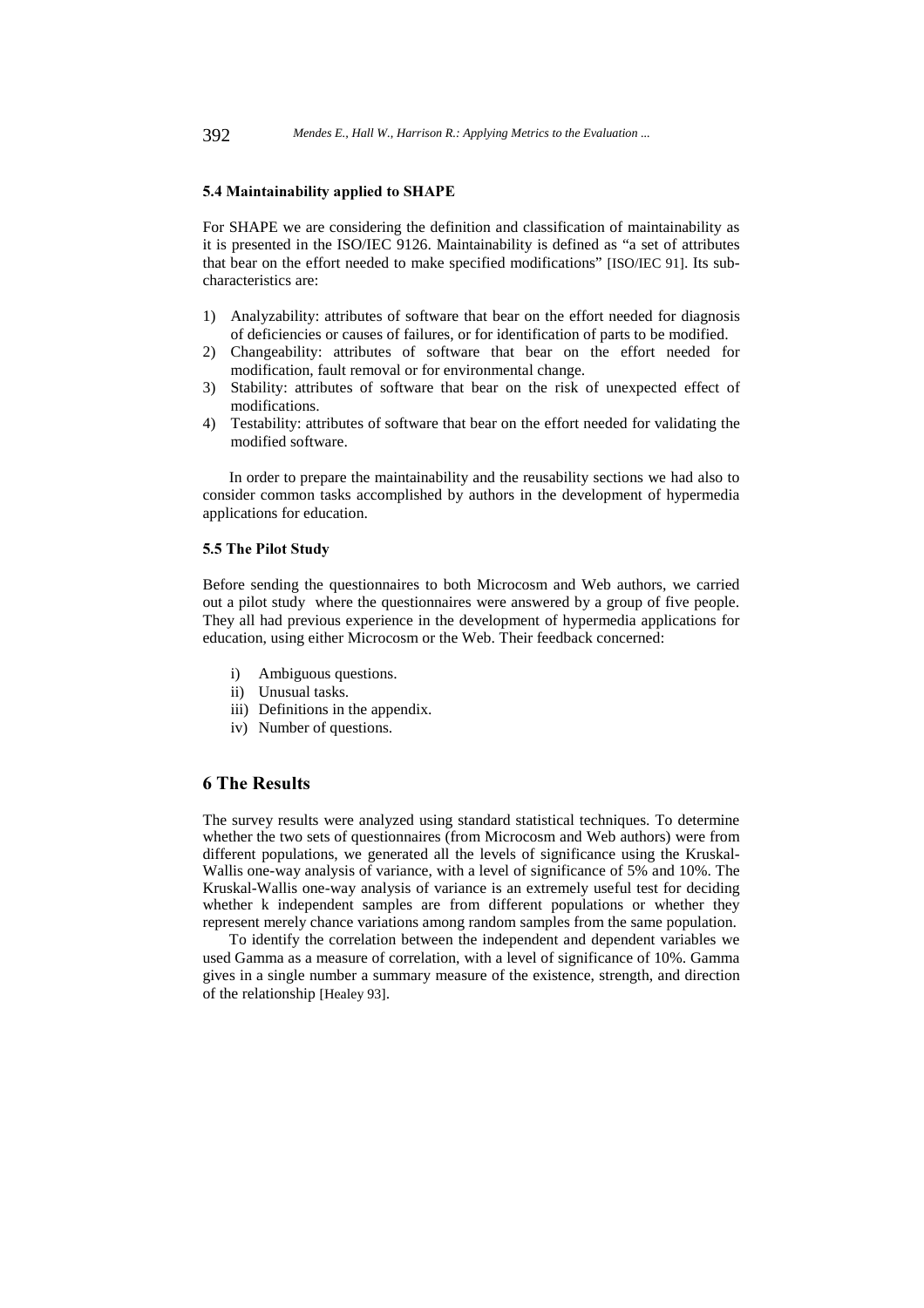We analyzed 44 questionnaires - 16 from Microcosm authors and 28 from Web authors. Both groups shared similar experiences and levels of involvement in the development of the applications. No statistically significant differences were found. The median for the experiences of authors was, in an interval of 1 to 5, 4 and 3 for respectively, the Web and Microcosm.

The applications developed by either Web authors or Microcosm authors shared similar compactness, stratum, size of the application, connectivity, and structure of the applications. No statistically significant differences were found.

Both groups made use of various planning methods for the development of their applications.

The structure that was used the most was the hierarchical, as we can see from the data in Table 3:

| Structure      | Microcosm<br>percentage % | Web percentage % |
|----------------|---------------------------|------------------|
| Sequential     | 5.5                       |                  |
| Hierarchical   |                           | 64               |
| <b>Network</b> |                           | 25               |
| No answer      | 5.5                       |                  |
|                |                           |                  |

Table 3: Type of structure used by both groups

There was a statistically significant difference at the 5% level between the number of tools used by Web authors and Microcosm authors. Web authors used a higher number of tools than Microcosm authors. The tools mentioned in the Web questionnaire were: An HTML editor, an application generator, and software to organize and manage the HTML files. The tools mentioned in the Microcosm questionnaire were: a link editor, a document management system, and a word processor.

We measured the two dependent variables - time and level of difficulty - using a questionnaire with 15 questions. These questions are presented in the appendix. Thirteen questions were based on the usual tasks concerning maintenance and reuse. As we did not want to bias the evaluation, only two questions were developed where the tasks involved might be more effectively accomplished using generic or local links. These were questions 12 and 13 respectively .

When comparing tasks involving point-to-point links in both Microcosm and the Web, we found that in 33% of the answers the medians for the level of difficulty were lower for Microcosm than for the Web and in 46% of the answers the time was shorter.

In 46% of the answers the time spent in both Microcosm and the Web was the same. But Web authors needed to use an auxiliary set of tools in order to accomplish the tasks in a reasonable time and with a low level of difficulty. This was not necessary using Microcosm.

Even with 7 answers where the level of difficulty was higher for Microcosm than for the Web, there was no corresponding increase in the time spent to accomplish the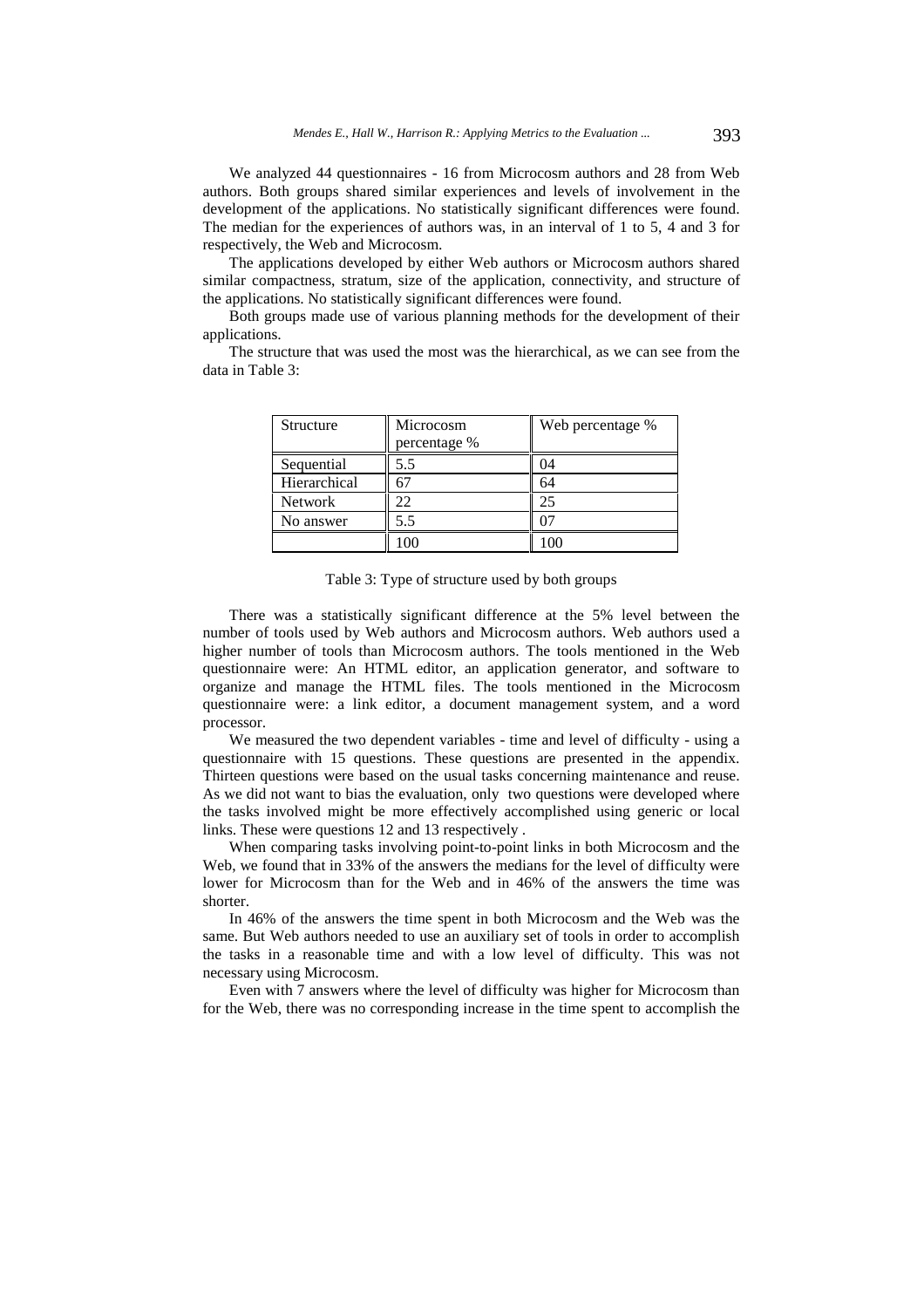tasks. As Microcosm is an open system, the author has to edit the linkbase many times in order to maintain links. This task can be considered more difficult than changing links on the Web, but, as shown by the data, there is no overhead on the time spent.

When comparing tasks involving point-to-point links in both Microcosm and the Web, we also found 8 answers with a statistically significant difference. Four showed advantages for the Web and four showed advantages for Microcosm. The Medians for tasks involving Microcosm point-to-point links (Median point-to-point Microc.), Web point-to-point links (Median point-to-point Web) and the corresponding level of significance (Level Sig.) are presented in Table 4.

| Ouest.                                                            | Attribute  | Median point-to-<br>point Microc. | Median<br>point-to-<br>point Web | Level Sig. |  |
|-------------------------------------------------------------------|------------|-----------------------------------|----------------------------------|------------|--|
| 02                                                                | Time       |                                   | 2.5                              | $0.04*$    |  |
| 05                                                                | Difficulty |                                   |                                  | $0.00*$    |  |
| 06                                                                | Difficulty |                                   |                                  | $0.03*$    |  |
| 08                                                                | Time       |                                   | 3                                | $0.03*$    |  |
| 12                                                                | Difficulty |                                   | 2                                | $0.04*$    |  |
| 13                                                                | Difficulty |                                   | $\overline{c}$                   | $0.00*$    |  |
| 14                                                                | Difficulty |                                   | 1.5                              | $0.03*$    |  |
| 15                                                                | Difficulty |                                   |                                  | $0.00*$    |  |
| *denotes that the result is statistically significant at 5% level |            |                                   |                                  |            |  |

Table 4: Medians for tasks involving point-to-point links in Microcosm and the Web, with corresponding level of significance.

Questions 5,6,14 and 15 (presented in the appendix) represent simple tasks, but for Microcosm authors they involve the editing of the linkbase in order to update the information about the links. We understand that this was the reason for a higher level of difficulty using Microcosm. But, even with a higher level of difficulty, no statistically significant differences were found when comparing the time involved in the same tasks.

Questions 2, 8 (presented in the appendix) showed a statistically significant difference in the time spent in accomplishing the tasks. The time was higher using the Web. Questions 12 and 13 (presented in the appendix) also showed a statistically significant difference in the level of difficulty spent in accomplishing the tasks. The level of difficulty was higher using the Web. Questions 12 and 13 would be easily accomplished (in Microcosm) using generic links for the former question and local links for the latter question.

For 13 questions that were not specifically designed considering tasks that would be better suited for generic or local links, Microcosm authors were asked to estimate the time and level of difficulty in accomplishing the tasks if the links were either point-to-point or generic.

When comparing the answers given by Microcosm authors for tasks involving generic links to the same tasks involving point-to-point links on Web, we found 10 answers with a statistically significant difference. All the 10 answers showed advantages for generic links. The medians for generic links (Median Generic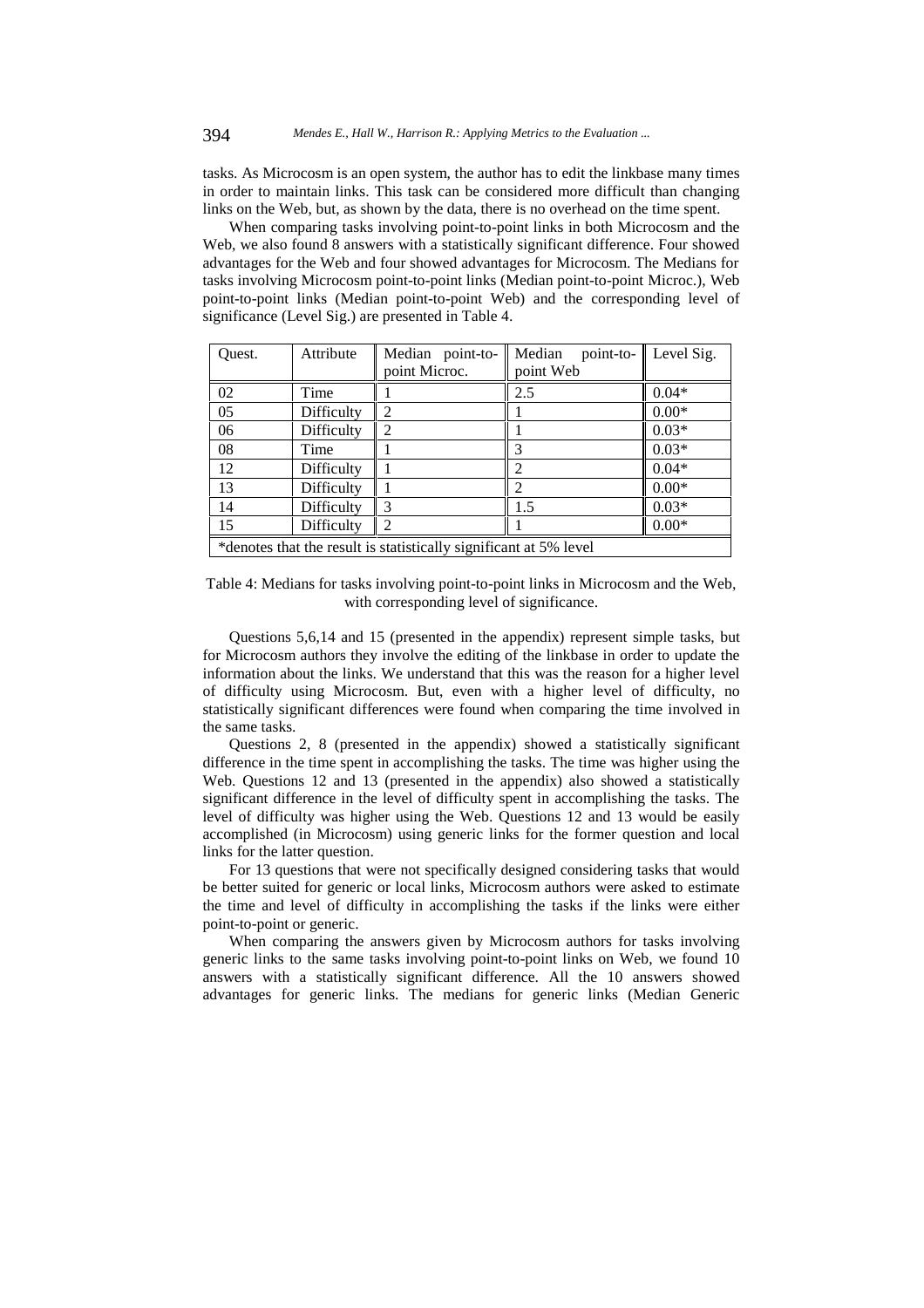Microc.), medians for point-to-point links on the Web (Median point-to-point Web) and the corresponding level of significance (Level Sig.) are presented in Table 5.

| Ouest.                                                              | Attribute  | Generic<br>Median | Median point-to- | Level Sig. |
|---------------------------------------------------------------------|------------|-------------------|------------------|------------|
|                                                                     |            | Mircroc.          | point Web        |            |
| 03                                                                  | Time       | 1.0               | 1.5              | $0.00*$    |
| 04                                                                  | Time       | 0.5               | 1.0              | $0.04*$    |
| 05                                                                  | Difficulty | 1.0               | 1.0              | $0.00*$    |
| 08                                                                  | Time       | 1.0               | 3.0              | $0.00*$    |
| 09                                                                  | Time       | 1.0               | 2.0              | $0.03*$    |
| -10                                                                 | Time       | 1.0               | 2.0              | $0.07**$   |
| 12                                                                  | Time       | 2.0               | 3.0              | $0.07**$   |
|                                                                     | Difficulty | 1.0               | 2.0              | $0.00*$    |
| 13                                                                  | Time       | 1.0               | 2.0              | $0.08**$   |
|                                                                     | Difficulty | 1.0               | 2.0              | $0.00*$    |
| *denotes that the result is statistically significant at 5% level   |            |                   |                  |            |
| **denotes that the result is statistically significant at 10% level |            |                   |                  |            |

Table 5: Medians for tasks involving generic links and point-to-point links, with corresponding level of significance.

We can see that in 62% of the questions considered, generic links enabled either a shorter time or lower level of difficulty, when compared to accomplishing the same tasks involving point-to-point links on the Web.

The only question (question 13, in the appendix), that compared tasks involving local links to point-to-point links showed a statistically significant difference with advantage to local links. The median for local links (Median Local Microc.), median for point-to-point links on the Web (Median Point-to-point Web), and the corresponding level of significance are presented in Table 6:

| Ouest                                                                | Attribute  | Median  |     | Local    Median Point-to-point    Level Sig. |          |
|----------------------------------------------------------------------|------------|---------|-----|----------------------------------------------|----------|
|                                                                      |            | Microc. | Web |                                              |          |
| 13                                                                   | Time       |         |     |                                              | $0.00*$  |
|                                                                      | Difficulty |         |     |                                              | $0.08**$ |
| *denotes that the result is statistically significant at 5% level    |            |         |     |                                              |          |
| ** denotes that the result is statistically significant at 10% level |            |         |     |                                              |          |

Table 6: Medians for tasks involving local links and point-to-point links, with corresponding level of significance.

We can see that when the applications require the definition of links to be valid within the whole application or within a particular document, the use of point-to-point links on the Web increases either the time involved or the level of difficulty in accomplishing the task.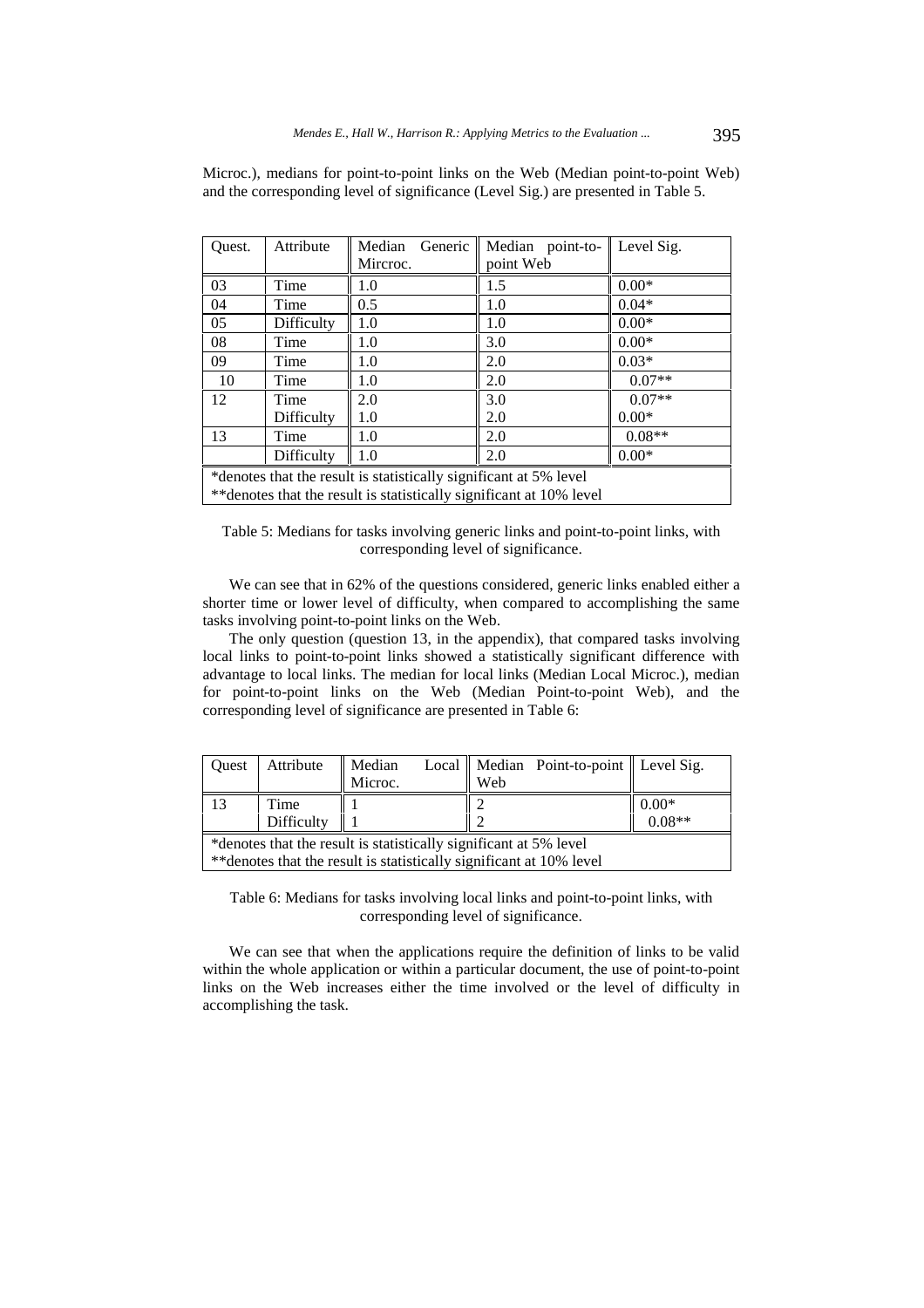396 *Mendes E., Hall W., Harrison R.: Applying Metrics to the Evaluation ...*

For the independent variables size of the application, compactness, stratum, and experience we found significant Z values for questions 9,14 and 15. The results are presented in Table 7:

| Questions                                                                        |         | Number  | Compactness | Stratum | Experience |
|----------------------------------------------------------------------------------|---------|---------|-------------|---------|------------|
|                                                                                  |         | Docum.  |             |         |            |
| 09                                                                               | Time    | $1.85*$ |             |         |            |
|                                                                                  | Diffic. | $2.04*$ |             |         |            |
| 14                                                                               | Diffic. |         | $1.67*$     | $2.06*$ | $2.31*$    |
| 15                                                                               | Diffic. |         |             |         | 1.98*      |
| * A Z critical of 1.64, denoting that the result is statistically significant at |         |         |             |         |            |
| 10% level                                                                        |         |         |             |         |            |

Table 7: Significant association between independent and dependent variables

We found values of Gamma higher than 0.50 not only for the four independent variables presented in table 7, but also for the connectivity and the structure of the application. Values for Gamma equal or higher than 0.50 show that there exists an association between the variables compared.

In relation to the influence of the highlighting of anchors on maintainability/reusability the results are presented in Table 8:

|                                 | Median Microcosm | Median the Web |
|---------------------------------|------------------|----------------|
| Highlighting<br>for $\parallel$ |                  |                |
| Maintenance                     |                  |                |
| Highlighting for Reuse   4      |                  |                |

Table 8: Influence of the highlighting of anchors on Maintainability/Reusability

The medians for Microcosm are higher than the medians for the Web, and this is probably caused by the fact that links on the Web are generally highlighted, which is not the case in Microcosm. We can see from the median that there is an influence of the highlighting on the maintainability/reusability.

The questionnaire did not consider reuse of links, since it does not make sense to reuse point-to-point links, and these are the only types of links available on the Web. But the reuse of links is an important issue in the reuse process as a whole, and we believe that one of the advantages of Microcosm is that it allows the reuse of local and generic links, as they are stored separately from the documents - in linkbases. Any linkbase can be 'plugged into' any application, giving a high level of flexibility to authors.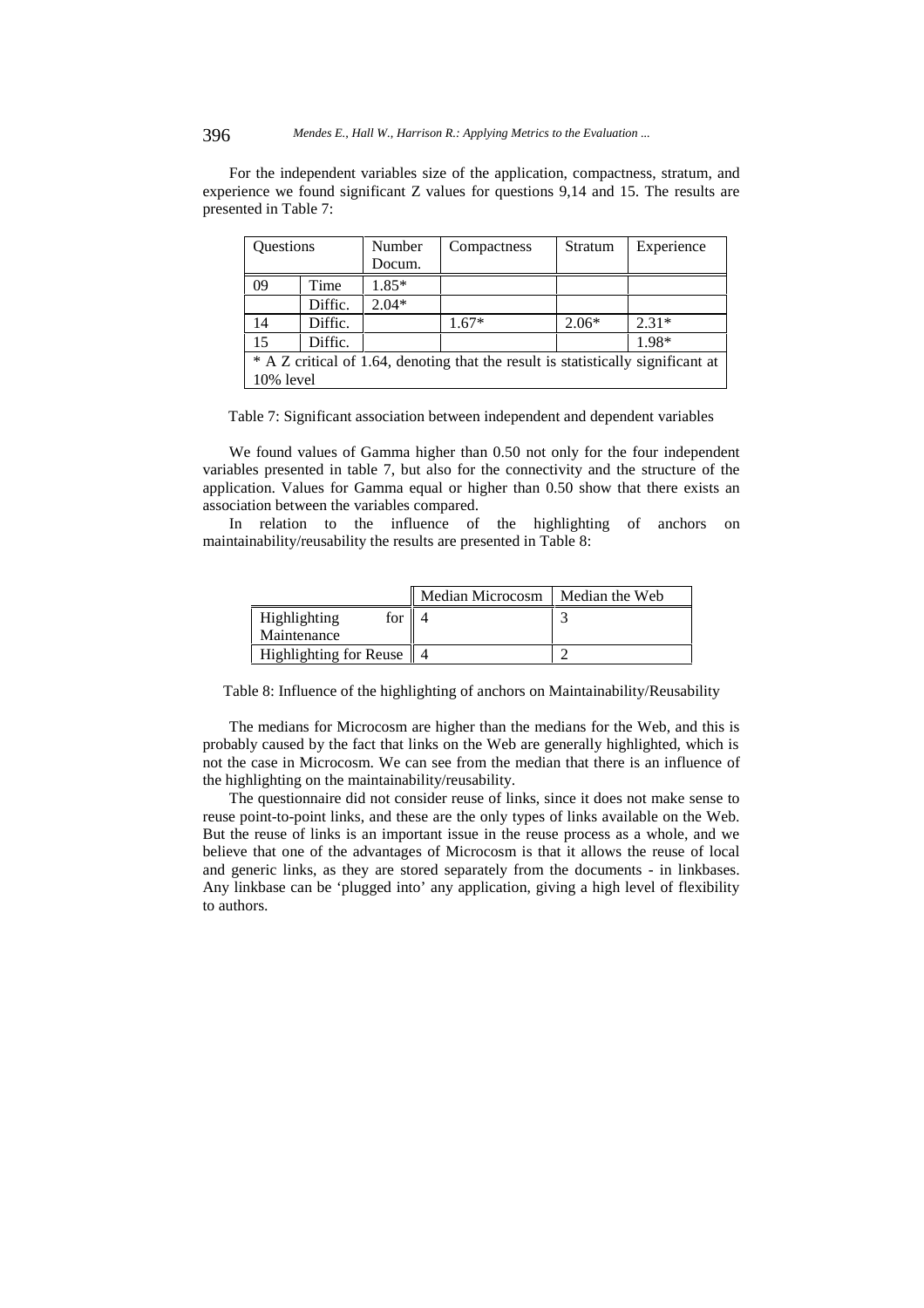# **7 Conclusions and Future Work**

We have presented our approach to the development of metrics within the SHAPE research project and how they were evaluated.

The metrics were proposed to measure the maintainability and reusability of hypermedia applications for education, so that we could evaluate whether a particular hypermedia application for education was more or less maintainable or reusable than another hypermedia application for education. Therefore, the metrics proposed are not restricted to a particular hypermedia system since they can be used to measure the maintainability and reusability of any hypermedia applications for education.

In order to evaluate the metrics proposed, we collected the data using applications developed in either Microcosm or the Web.

The data collected showed strong evidence that the link representation, link type, highlighting of anchors, structure of the application, and the author's experience can strongly influence the maintainability of the application and the reusability of information.

We also found some evidence that the size of the application, compactness, and stratum can also influence the maintainability of the application and the reusability of information.

Our next evaluation will be a quantitative/qualitative evaluation and will measure the development effort involved in developing a hypermedia application for education. The evaluation will consist in developing the same application using both Microcosm and the Web. The application will be designed using the principles from the Cognitive Flexibility Theory and the authors will be undergraduate students from the Human-Computer Interaction discipline.

# **References**

[Adams and Jr 97] Adams, W. J., Jr, Curtis A. Carver: "The Effects of Structure on Hypertext Design"; Proceedings of ED-MEDIA'97, Calgary (1997).

[Andrews et al. 1995a] Andrews, Keith, Nedoumov, Andrew, and Scherbakov, Nick: "Embedding Courseware into the Internet: Problems and Solutions"; Proceedings of ED-MEDIA 95, Graz (1995), 69-74.

[Andrews et al. 95b] Andrews, Keith, Kappe, Frank, Maurer, Hermann, and Schmaranz, Klaus: "On Second Generation Network Hypermedia Systems"; Proceedings of ED-MEDIA 95, Graz (1995), 75-80.

[Balasubramanian et al. 94] Balasubramanian, P., Isakowitz, Tomás, and Stohr, Edward A.: "Designing Hypermedia Applications"; Proceedings of the Twenty-Seventh Annual Hawaii International Conference on System Sciences, Hawaii (1994), 354-365.

[Basili and Rombach 88] Basili, V. R. and Rombach, H. D.: "Towards a Comprehensive Framework for Reuse: A Reuse-Enabling Software Evolution Environment"; Technical Report CS-TR-2158, Dept. of Computer Science, University of Maryland, College Park, MD 20742 (December, 1988).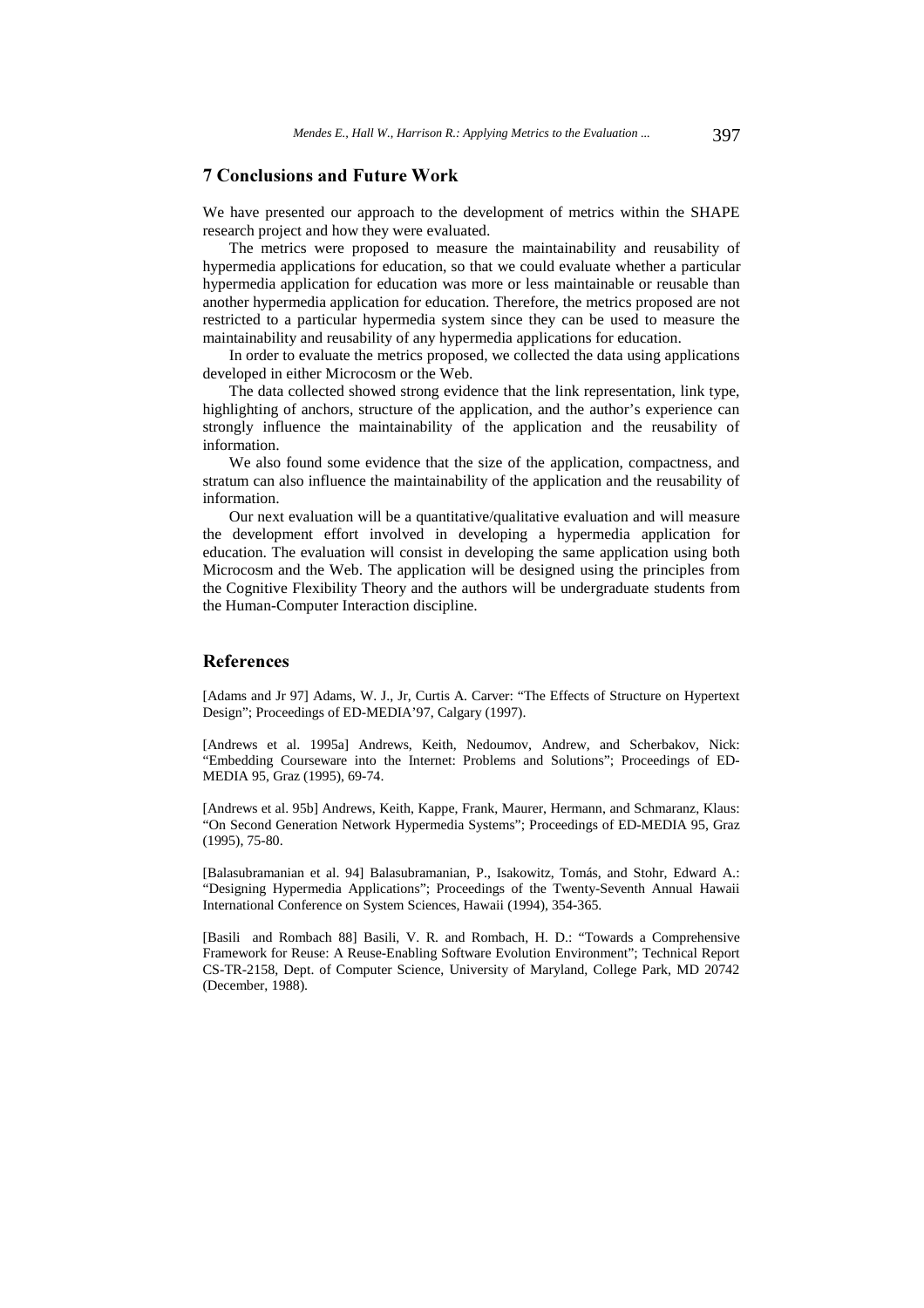[Basili et al. 94] Basili, V., Caldiera G., and Rombach, D.: "The Goal Question Metric Approach", Encyclopedia of Software Engineering, Wiley (1994).

[Berners-Lee et al. 94] Berners-Lee, T., Cailliau, R., Luotonen, A., Nielsen, H. Frystyk, and Secret, A.: "The World Wide Web"; Communications of the ACM, 37, 8 (August, 1994), 76- 82.

[Bernstein et al. 91] Bernstein, Mark, Brown, Peter J., Fisse, Mark, Glushko, Robert, Landow, George, Zellweger, Polle: "Structure, Navigation, and Hypertext: The Status of the Navigation Problem"; Proceedings of Hypertext'91, ACM Press, San Antonio (1991), 363-367.

[Botafogo et al. 92] Botafogo, Rodrigo A., Rivlin, Ehud, and Shneiderman, Ben: "Structural Analysis of Hypertexts: Identifying Hierarchies and Useful Metrics", ACM TOIS, 10, 2 (1992), 143-179.

[Briand et al. 96] Briand, L., Bunse, C, Daly, J, Differding, C.: "An experimental comparison of the maintainability of OO and structured design documents"; Proceedings of EASE (1996).

[Briand et al. 97] Briand, L., Devandu, P. and Melo, M.: "An Investigation into Coupling Measures for C++"; Proceedings of ICSE'97, Boston (1997), 412-421.

[Calvi and DeBra 97] Calvi, Licia and DeBra, Paul: "Using Dynamic Hypertext to Create Multi-Purpose Textbooks"; Proceedings of ED-MEDIA'97, Calgary (1997).

[Carvalho and Dias 97] Carvalho, Ana Amélia Amorim and Dias, Paulo: "Hypermedia Environment using a Case-Based Approach to Foster the Acquisition of Complex Knowledge"; Proceedings of ED-MEDIA'97, Calgary (1997).

[Catlin and Garrett 91] Catlin, Karen Smith, and Garrett, L. Nancy: "Hypermedia Templates: An Author's Tool"; Proceedings of Hypertext'91, ACM Press, San Antonio (1991), 147-160.

[Daly 96] Daly, J.: "Replication and a Multi-Method Approach to Empitical Software Engineering Research", PhD thesis, Department of Compyter Science, University of Strathclyde, Glasgow, (1996).

[Davis et al. 92] Davis, Hugh, Hall, Wendy, Heath, Ian, Hill, Gary, and Wilkings, Rob: "Towards an Integrated Information Environment With Open Hypermedia Systems"; Proceedings of the ACM Conference on Hypertext, ACM Press, Milan (1992), 181-190.

[Duval and Olivié 95] Duval, Erik, and Olivié, Henk: "A Home for Networked Hypermedia"; Proceedings of ED-MEDIA 95, Graz (1995), 193-198.

[Fenton and Pfleeger 96] Fenton, Norman E., and Pfleeger, Shari Lawrence: "Software Metrics, A Rigorous & Practical Approach", Second Edition, PWS Publishing Company and International Thomson Computer Press (1996).

[Frakes and Terry 95] Frakes, William and Terry, Carol: "Software Reuse and Reusability Metrics and Models"; Technical report TR-95-07, Virginia Polytechnic Inst. and State University (1995).

[Frakes and Terry 96] Frakes, William and Terry, Carol: "Software Reuse: Metrics and Models"; ACM Computing Surveys, 28, 2 (1996), 415-435.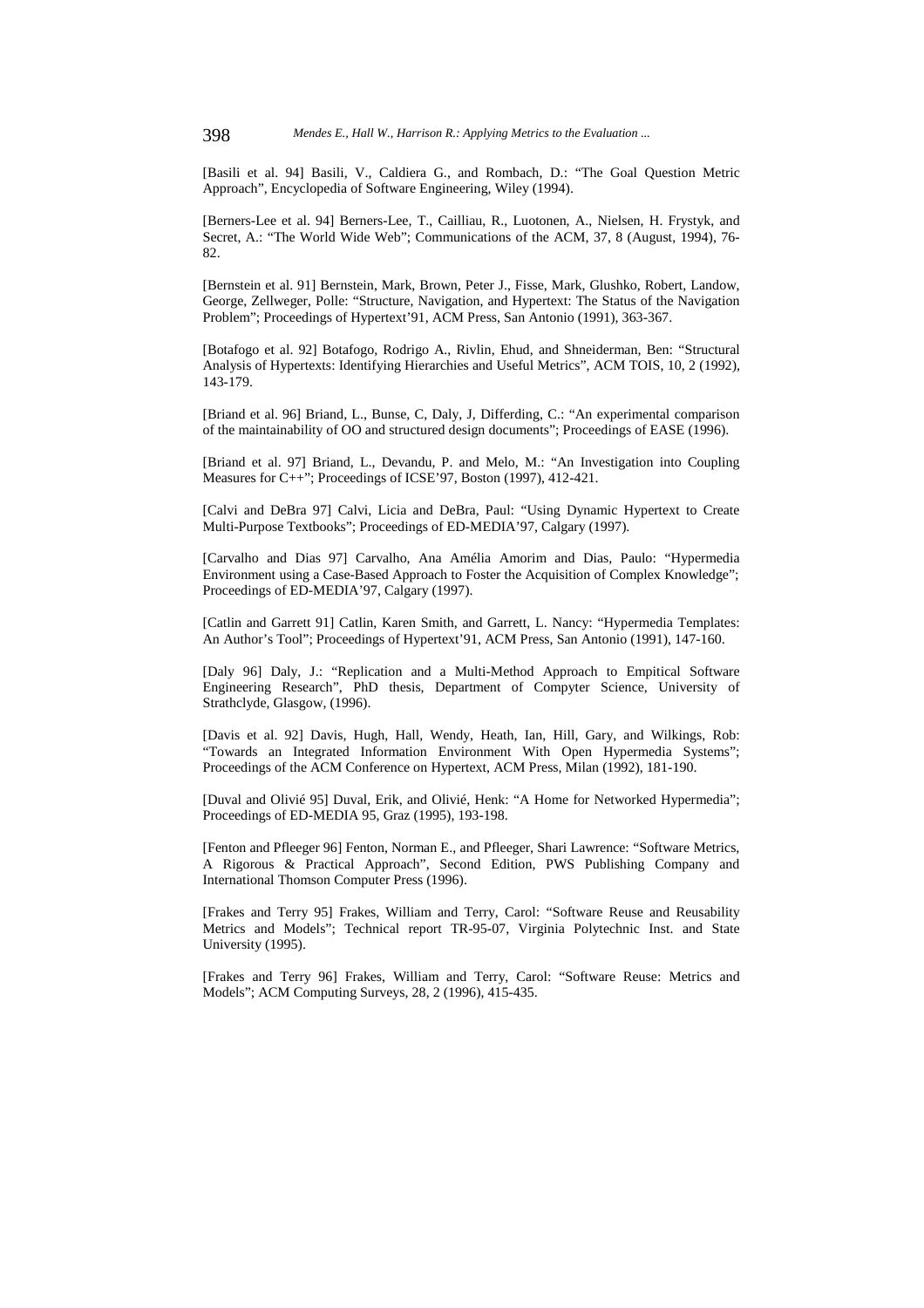[Garzotto et al. 91] Garzotto, Franca, Paolini, Paolo, and Schwabe, Daniel: "HDM - A Model for the Design of Hypertext Applications"; Proceedings of Hypertext'91, ACM Press, San Antonio (1991), 313-328.

[Garzotto et al. 94] Garzotto, Franca, Mainetti, Luca, and Paolini, Paolo: "Analysing the Quality of Hypermedia Applications: A Design-Oriented Framework", Workshop on hypermedia design and development, Edinburgh (1994).

[Garzotto et al. 95] Garzotto, Franca, Mainetti, Luca, and Paolini, Paolo: "Hypermedia Design, Analysis, and Evaluation Issues", Communications of the ACM, Special Issue on Hypermedia Design, August (1995).

[Garzotto et al. 96] Garzotto, Franca, Mainetti, Luca, and Paolini, Paolo: "Information Reuse in Hypermedia Applications"; Proceedings of the ACM Conference on Hypertext'96, ACM Press, Washington DC (1996), 93-101.

[Goldberg et al. 96] Goldberg, M. W., Salari, S., and Swoboda, P.: "World Wide Web - Course Tool: An environment for building WWW-based courses"; Proceedings of the Fifth International World Wide Web Conference, Paris (1996), 1219-1232.

[Harrison et al. 95] Harrison, R., Samaraweera, L. G., Dobie, M. R., and Lewis, P. H.: "Estimating the quality of functional programs: an empirical investigation", Inf. Softw. Technol., 37, 12 (1995), 701-707.

[Hatzimanikatis et al. 95] Hatzimanikatis, A. E., Tsalidis, C. T., and Christodoulakis, D.: "Measuring the Readability and Maintainability of Hyperdocuments"; J. of Software Maintenance, Research and Practice, 7 (1995), 77-90.

[Healey 93] Healey, J. F.: "Statistics, a tool for social research"; Wadsworth Publ. (1993).

[Hill et al. 95] Hill, Gary, Hall, Wendy, De Roure, D., and Carr, L.: "Applying Open Hypertext Principles to the WWW", Proceedings of the International Workshop on Hypermedia Design '95, Montpelier (1995).

[ISO/IEC 91] ISO/IEC: " International Standard: Information Technology - Software product evaluation - Quality characteristics and guidelines for their use"; ISO/IEC 9126 (1991).

[Jacobson 97] Jacobson, Michael J.: "The Evolution Thematic Investigator: Research and the Design of Hypermedia Learning Environments", Proceedings of ED-MEDIA'97, Calgary ( 1997).

[Jacobson and Spiro 95a] Jacobson, Michael J., and Rand J. Spiro: "Hypertext Learning Environments, Cognitive Flexibility, and the Transfer of Complex Knowledge: An Empirical Investigation", J. Educational Computing Research, 12,4 (1995), 301-333.

[Jacobson and Spiro 95b] Jacobson, M. J., and Rand J. Spiro: "Hypertext learning environments and epistemic beliefs: A preliminary investigation"; Technology-based learning environments: Psychological and educational foundations, S. Vosniadou, E. DeCorte, & Mandl (Eds.), Springer-Verlag, (1995), 290-295.

[Jacobson and Archodidou 97] Jacobson, M. J., and Archodidou, A.: "Case-based hypermedia and learning neo-Darwinian evoluationary biology: Promoting conceptual change of complex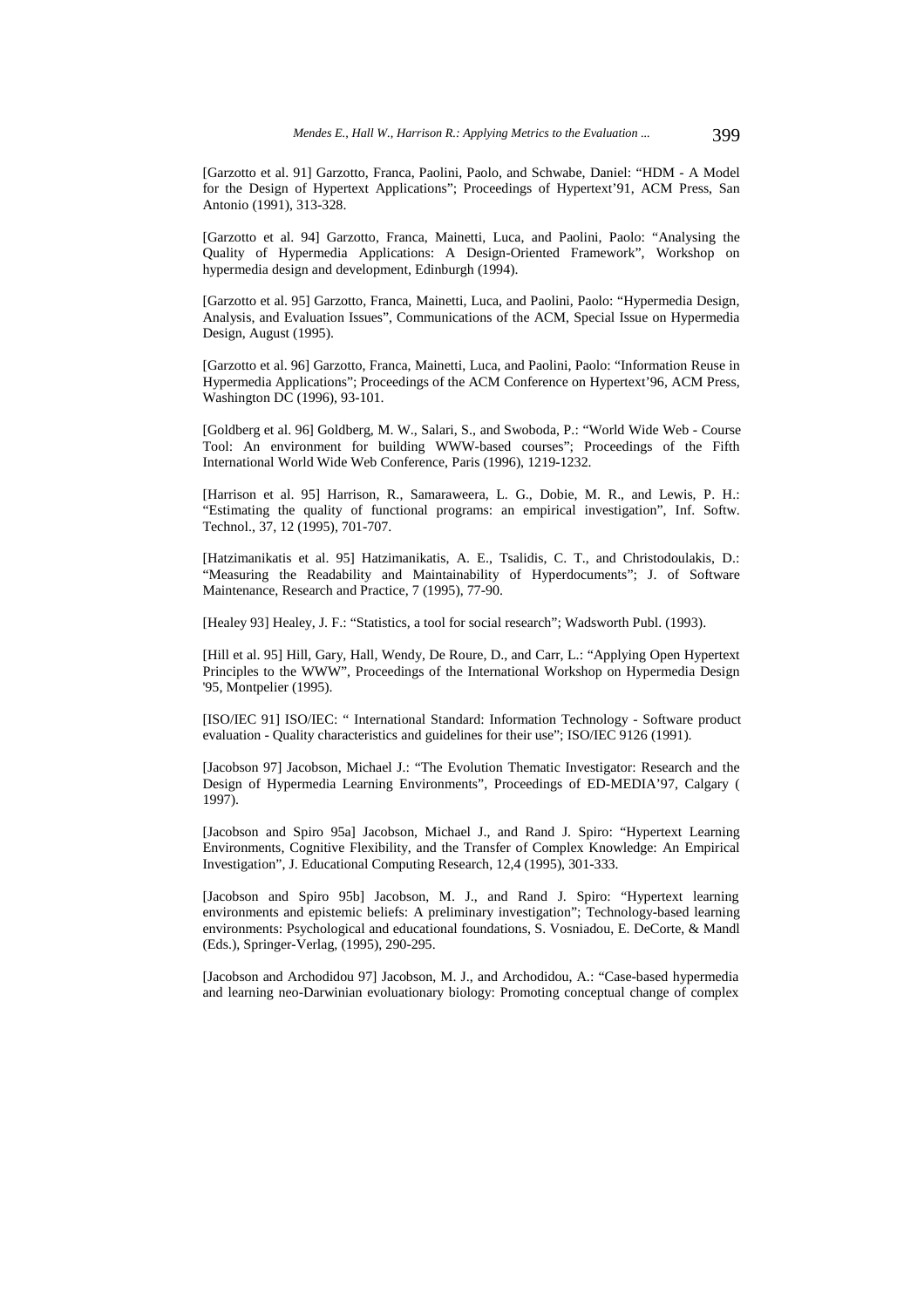scientific knowledge", Manuscript submitted for publication (1997), http://lpsl.coe.uga.edu/Jacobson/papers/JacobsonEvo97.pdf.

[Jacobson et al. 96] Jacobson, M. J., Mishra, Maouri, C. P., and Kolar, C.: "Learning with hypertext learning environments:Theory, design, and research"; Journal of Educational Multimedia and Hypermedia, 5, 3/4, (1996), 239-281.

[Jordan et al. 89] Jordan, Daniel S., Russell, Daniel M., Jensen, Anne-Marie S., and Rogers, Russell A.: "Facilitating the Development of representations in Hypertext with IDE"; Proceedings of Hypertext'89, ACM Press, Pittsburgh (1989), 93-104.

[Karunanithi and Bieman 93] Karunanithi, Santhi and Bieman, James M.: "Measuring Software Reuse in Object Oriented Systems and Ada Software"; Technical Report CS-93-125, Colorado State University (1993).

[Kitchenham 96] Kitchenham, Barbara Ann: "Evaluating Software Engineering Methods and Tool, Part 1: The Evaluation Context and Evaluation Methods"; Software Engineering Notes, 21, 1 (Jan. 1996), 11-15.

[Kitchenham 93] Kitchenham, Barbara: "DESMET METHODOLOGY: Guidelines for Evaluation Method Selection", DESMET Project Deliverable D2.3.1, The National Computing Centre Ltd. (1993).

[Landow 87] Landow, George P.: "Relationally Encoded Links and the Rhetoric of Hypertext"; Proceedings of Hypertext'87, ACM Press, (1987), 331-343.

[Marmann et al. 92] Marmann, Michael, and Schlageter, Gunter: "Towards a Better Support for the Hypermedia Structuring: The HYDESIGN Model"; Proceedings of the ACM European Conference on Hypertext, ACM Press, Milano (1992), 11-22.

[Marshall et al. 91] Marshall, Catherine C., Halasz, Frank G., Rogers, Russell A., and Jr., William C. Janssen: "Aquanet: a hypertext tool to hlod your knowledge in place"; Proceedings of Hypertext'91, ACM Press, San Antonio (1991), 261-275.

[Marshall et al. 95] Marshall, Catherine C., and Shipman III, Frank M.: "Spatial Hypertext: designing for Change"; Communications of the ACM, Special Issue on Hypermedia Design, August (1995).

[MacDonell 91] MacDonell, S. G.: "Rigor in Sofware Complexity Measurement Experimentation"; J. Systems Software, 16 (1991), 141-149.

[Mendes 97] Mendes, M. E. X.: "SHAPE - Southampton Hypermedia Authoring Paradigm for Education", transfer Thesis from MPhil to Ph.D., Department of Electronics and Computer Science, University of Southampton (1997).

[Mendes and Hall 97a] Mendes, M. Emilia X. and Hall, Wendy: "An empirical study of hypermedia authoring for education"; Proceedings of the CAL97 Conference, Exeter (1997).

[Mendes and Hall 97b] Mendes, M. Emilia X. and Hall, Wendy: "The SHAPE of Hypermedia Authoring for Education"; Proceedings of ED-MEDIA & ED-TELECOM 97, Calgary (1997).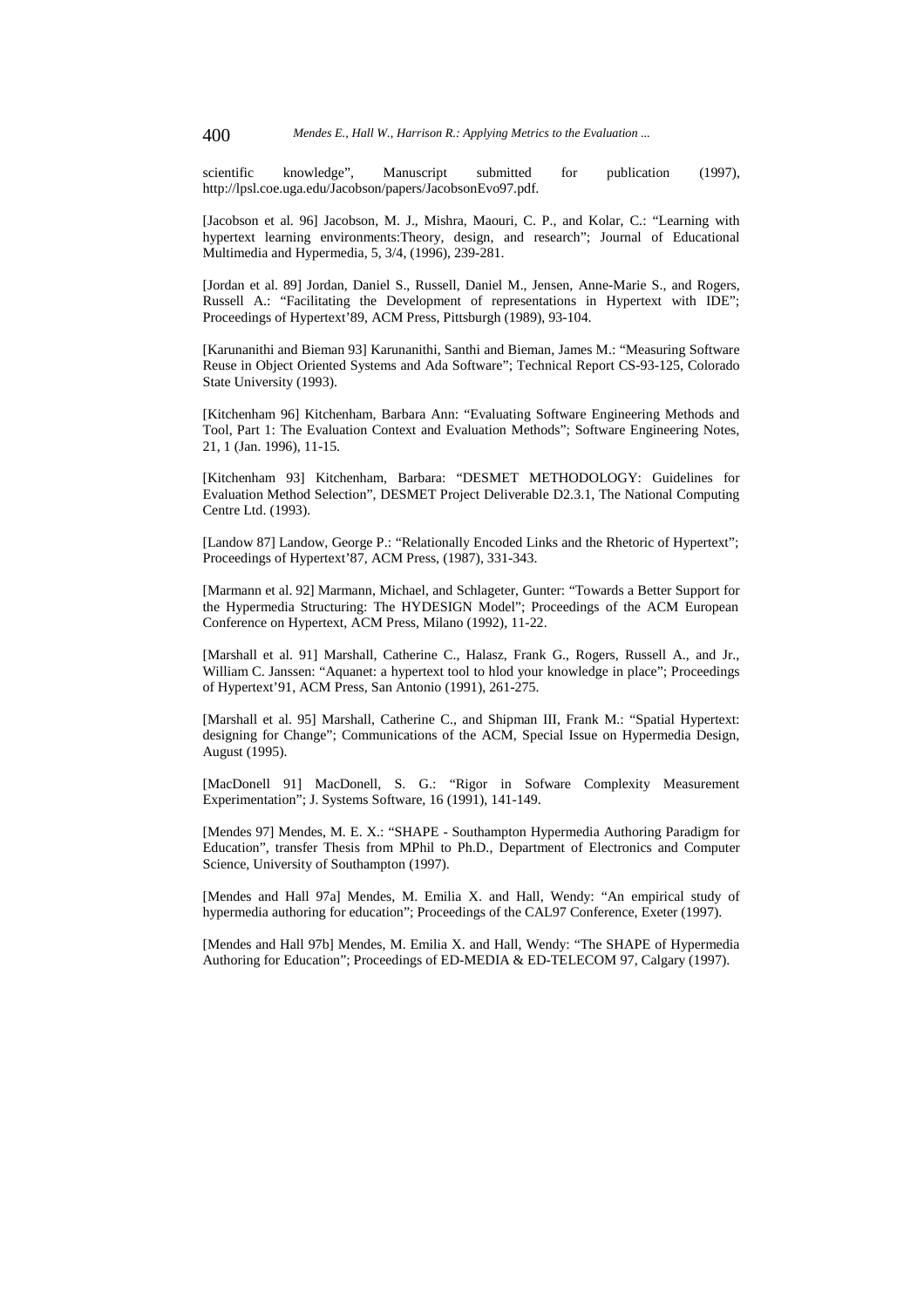[Meyrowitz 86] Meyrowitz, N.: "Intermedia: The Architecture and Construction of an Objectoriented Hypermedia System and Applications framework"; Proceedings of the OOPSLA'86, (1986), 186-201.

[Moreira 96] Moreira, A. A. de F. G.: "Desenvolvimento da flexibilidade cognitiva dos alunosfuturos-professores: uma experiencia em Didatica do Ingles"; PhD thesis (1996), University of Aveiro, Portugal.

[Nanard and Nanard 95] Nanard, Jocelyne, and Nanard, Marc: "Hypertext Design Environments and the Hypertext Design Process"; Communications of the ACM, Special Issue on Hypermedia Design, August (1995), 49-56.

[Prieto-Díaz 93] Prieto-Díaz, R.: "Status Report: Software Reusability"; IEEE Software, 10, 3 (1993), 61-66.

[Rana and Bieber 97] Rana, Ajaz R., Bieber, Michael: "Towards a Collaborative Hypermedia Educational Framework"; Proceedings of Thirtieth Annual Hawaii International Conference on System Science, Maui (1997), 610-619.

[Rivlin et al. 94] Rivlin, Ehud, Botafogo, Rodrigo, and Schneiderman, Ben: "Navigating in Hyperspace: designing a structure-based toolbox"; Communications of the ACM, 37, 2 (1994), 87-96.

[Rossi et al. 95] Rossi, G., Schwabe, D., C. Lucena, J. P., and Cowan, D. D.: "An Object-Oriented Model for Designing Human-Computer Interface of Hypermedia Applications"; Proceedings of the IWHD'95, Montpellier (1995), 131-152.

[Schuler and Thüring 94] Schuler, Wolfgang, and Thüring, Manfred: "Pragmatical Hypertext Design (PHD)", Technical Report, GMD Institute, Germany (1994), 3-58.

[Spiro et al. 95] Spiro, Rand J., Feltovich, Paul J., Jacobson, Michael J., and Coulson, Richard L.: "Cognitive Flexibility, Constructivism, and Hypertext: Random Access Instruction for Advanced Knowledge Acquisition in Ill-Structured Domains"; Constructivism, L. Steffe & J. Gale (Eds.), Hillsdale, N.J.:Erlbaum (1995).

[Thimbleby 96] Thimbleby, Harold: "Systematic web authoring", The British HCI Symposium The Missing Link: Hypermedia Usability Research & The Web, UK (1996), http://www.cs.mdx.ac.uk/harold/webpaper/.

[Thüring 94] Thüring, Manfred A: "Conceptual Framework for Hypermedia Design Methodologies"; Workshop on Hypermedia Design and development, Edinburgh (1994).

[Türing et al. 95] Türing, Manfred, Hannemann, Jörg, and Haake, Jörg: "Hypermedia and Cognition: Designing for Compreension", Communications of the ACM, Special Issue on Hypermedia Design, August (1995).

[Vocht 94] Vocht, J. W.: "Experiments for the Characterization of Hypertext-structures"; Master's Thesis, Eindhoven University Technology, Department of Mathematics and Computing Science (1994).

[Yamada et al. 95] Yamada, Shoji, Hong, Jung-Kook, and Sugita, Shigeharu: "Development and Evaluation of Hypermedia for Museum Education: Validation of Metrics"; ACM Transactions on Computer-Human Interaction, 2, 4 (December, 1995), 284-307.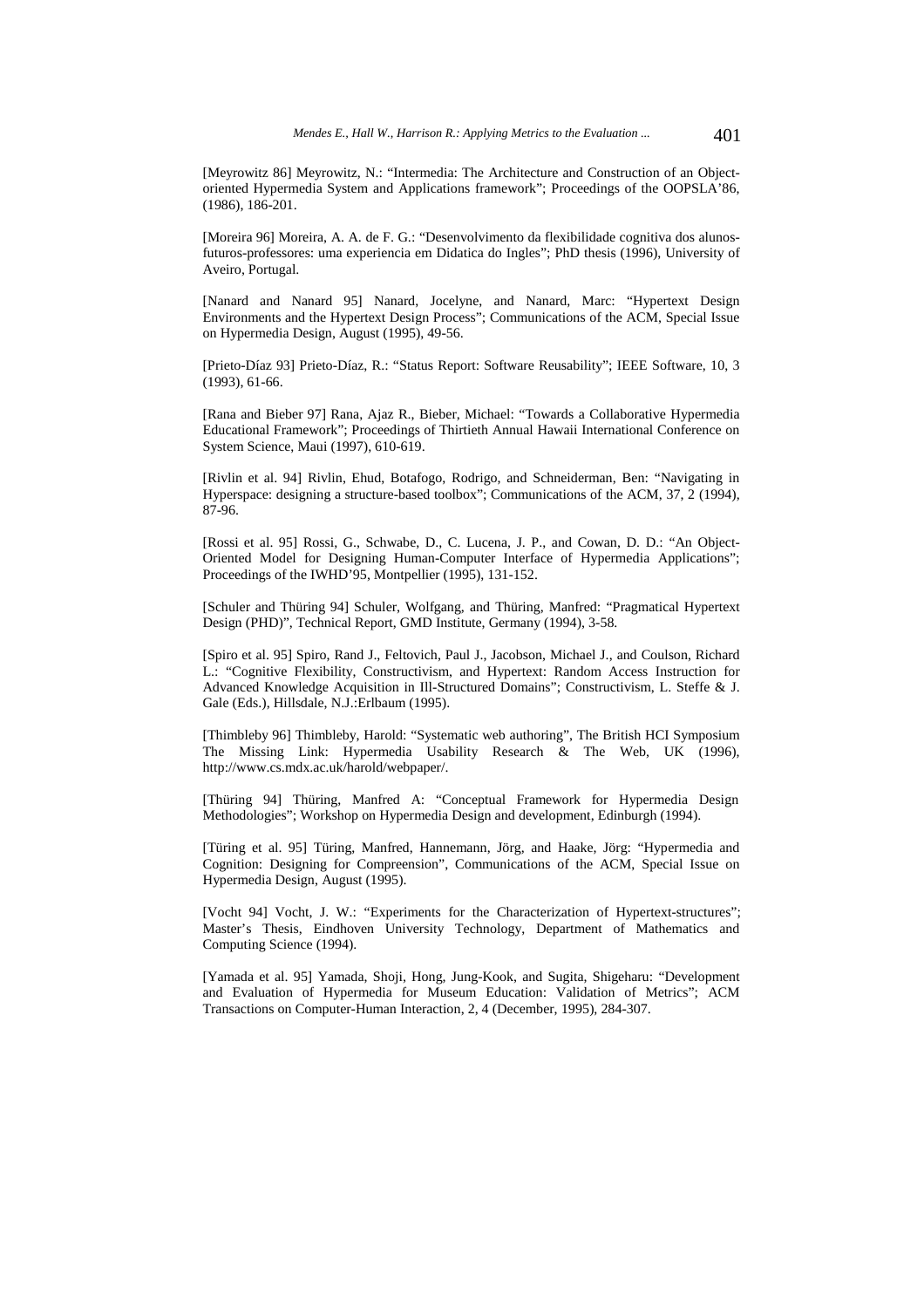#### **Appendix**

#### Questions asked in the questionnaire

1) Finding dangling links within a document that has 5 links to other documents

2) Finding whether a document is part of an island, if we do not consider generic links.

3) Deleting a document, that has 5 links to other documents, without leaving dangling links

4) Adding a new paragraph to the beginning of a text document, that has 5 links to other documents, keeping the links intact.

5) Modifying the source anchor of a link

6) Modifying the destination of a link

7) Deleting a link

8) Moving 5 documents, each with 5 links to other documents, from one directory to another, keeping their links valid.

9) Moving 5 documents, each with 5 links to other documents, from machine A to machine B, keeping their links valid, where both machines have the same operating system.

Assume for the tasks 10 and 11 that you have just deleted a document that has 2 links and 3 different links from other documents.

10) Checking for dangling links caused by the deletion of that document

11) Checking for islands caused by the deletion of those 3 links

12) Suppose that you want to link 10 terms used in your application to descriptions defined in a glossary. The glossary already exists and is comprised of one text document in its docuverse. This document contains the definition of those 10 terms and some others as well.

13) Suppose that 5 text documents in your application use the word 'rose' within their contents. You want to link this word, wherever it occurs within those 5 documents, to a destination document that shows the picture of a rose.